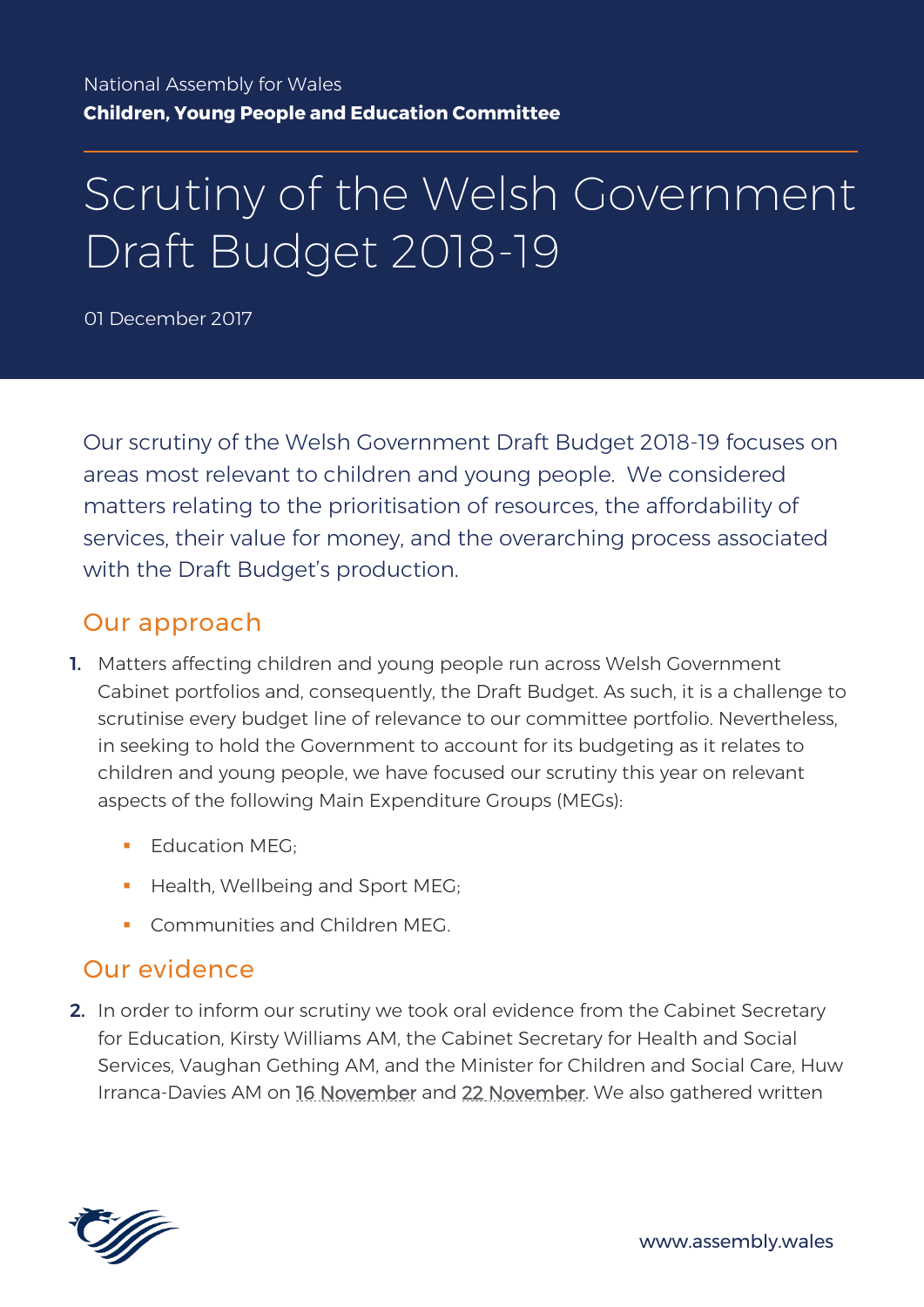evidence from relevant Welsh Government departments<sup>1</sup> and drew on relevant evidence submitted to other Assembly committees<sup>2</sup>. Following both oral evidence sessions, we requested further written information from the Cabinet Secretaries and Minister to clarify issues raised in evidence. <sup>3</sup> We are grateful to them and their officials for the speed with which they provided this follow-up information.

### Our report

 $\overline{a}$ 

- 3. Due to the limited time available for scrutiny of the Draft Budget, we have sought to focus the content of our report on our views and observations in specific areas. We have not sought to provide a detailed summary of the evidence we have received – that can be found via the links provided in the footnotes below.
- 4. During the course of our scrutiny of the Draft Budget a Cabinet reshuffle was undertaken. For clarity, our report focuses on particular expenditure groups within the [Draft Budget 2018-19](http://gov.wales/funding/budget/draft-budget-2018-19/?lang=en) (as published in October 2017), rather than on the revised Cabinet portfolios (as announced in November 2017).
- **5.** We would welcome a response to our report and recommendations from the Welsh Government to inform our ongoing budget and wider financial scrutiny.

<sup>&</sup>lt;sup>1</sup> We requested (and received) written evidence from the Welsh Government on the following areas of the Draft Budget 2018-19: [Education MEG;](http://senedd.assembly.wales/documents/s68416/CYPE5-31-17-%20Paper%202%20-%20Welsh%20Government%20paper%20to%20the%20CYPE%20Committee%20on%20the%20Education%20Main%20Expendit.pdf) [Health, Wellbeing and Sport MEG;](http://senedd.assembly.wales/documents/s68417/CYPE5-31-17%20-%20Paper%201%20-%20Welsh%20Government%20paper%20to%20the%20CYPE%20Committee%20on%20the%20Health%20Wellbeing%20and%20.pdf) [Communities and](http://senedd.assembly.wales/documents/s68700/CYPE5-32-17%20-%20Paper%201%20Welsh%20Government%20paper%20to%20the%20Children%20Young%20People%20and%20Education%20Committ.pdf)  [Children MEG;](http://senedd.assembly.wales/documents/s68700/CYPE5-32-17%20-%20Paper%201%20Welsh%20Government%20paper%20to%20the%20Children%20Young%20People%20and%20Education%20Committ.pdf) and [Skills and Science budget line](http://senedd.assembly.wales/documents/s68418/CYPE5-31-17%20-%20Paper%20to%20note%201.pdf)

<sup>&</sup>lt;sup>2</sup> We drew on written evidence submitted to the Finance Committee's overarching consultation on [the Welsh Government Draft Budget 2018-19,](http://www.senedd.assembly.wales/mgConsultationDisplay.aspx?id=268&RPID=1752761028&cp=yes) and [evidence submitted to the Assem](http://senedd.assembly.wales/documents/s68559/Letter%20from%20the%20Cabinet%20Secretary%20for%20Local%20Government%20and%20Public%20Services%20to%20the%20Chair%20of%20the%20Equal.pdf)bly's Equalities, [Local Government and Communities Committee](http://senedd.assembly.wales/documents/s68559/Letter%20from%20the%20Cabinet%20Secretary%20for%20Local%20Government%20and%20Public%20Services%20to%20the%20Chair%20of%20the%20Equal.pdf) relating to schools budgets within the Local Government Aggregate External Finance

<sup>&</sup>lt;sup>3</sup> [Letter from the Cabinet Secretary for Education following the meeting on 16 November,](http://senedd.assembly.wales/documents/s68967/CYPE5-33-17%20-%20Paper%20to%20note%203.pdf) received 23 November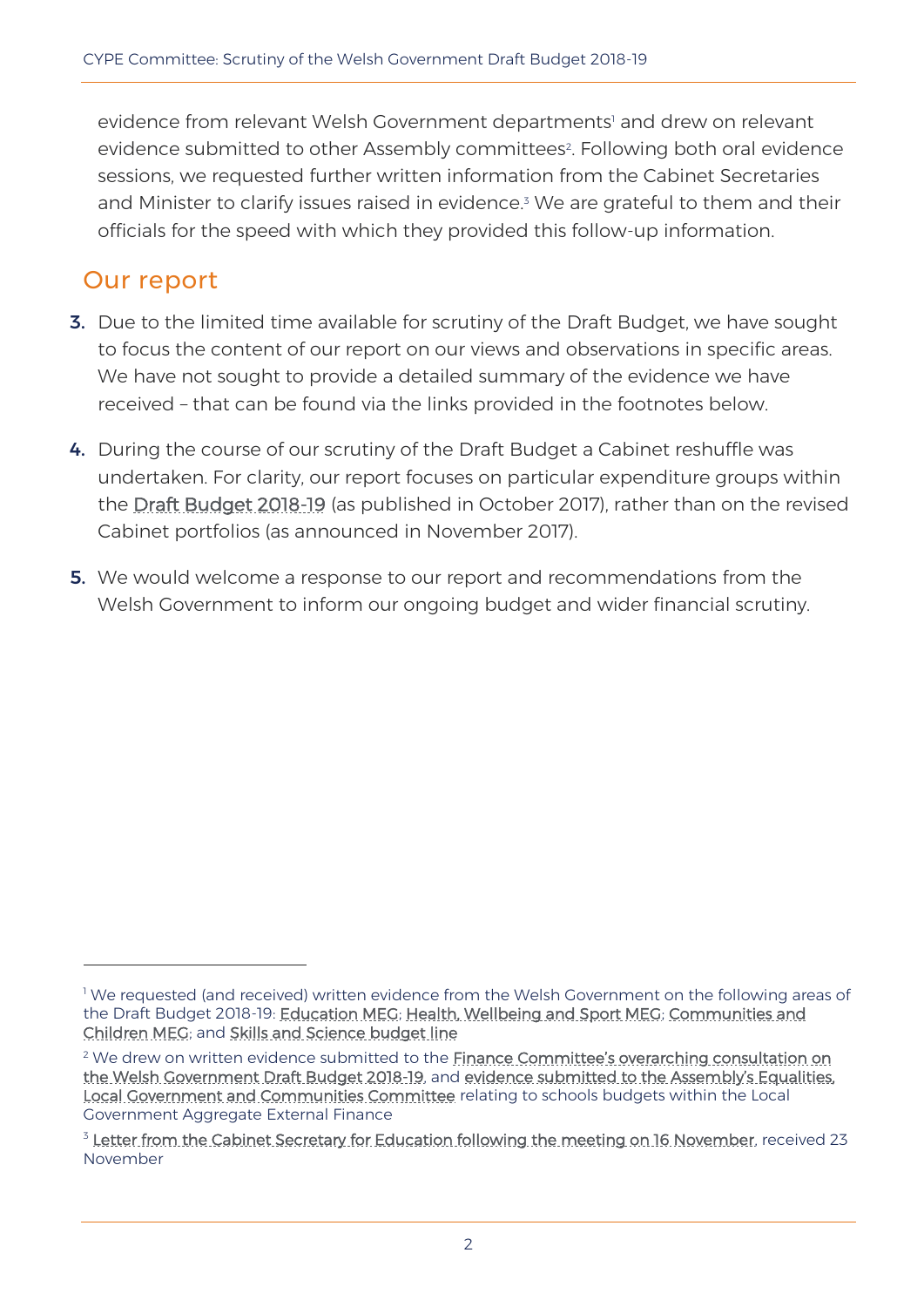## 01. Priorities and impact assessments

The economic and social returns of investing in children and young people are well documented. However, despite efforts in 2009 and 2010 to progress children's budgeting and monitor child expenditure, and a commitment to produce Child Rights Impact Assessments (CRIAs), we believe there is a lack of visibility of children and young people in the Welsh Government Draft Budget 2018-19.

### Duties and goals

#### **United Nations Convention on the Rights of the Child (UNCRC)**

6. The UNCRC sets out the range of rights held by children and young people up to the age of 18. These include rights to protection, health, family, education, culture and leisure. The Rights of Children and Young Persons (Wales) Measure 2011 places a duty on Welsh Ministers to have due regard to the rights and obligations within the UNCRC when making decisions, including decisions on legislation, the formulation of a new policy or a review of/change to an existing policy.

#### **Well-being of Future Generations (Wales) Act 2015**

7. The Well-being of Future Generations (Wales) Act 2015 aims to put sustainable development at the centre of decision-making. Its aim is to ensure actions meet the needs of the present without compromising the ability of future generations to meet their own needs. It puts in place seven well-being goals for Wales. All decisions on policies and budget allocations should only be made once an assessment of the impacts on the allocations on sustainable development have been made.

### Impact assessments

8. In his letter of 14 November 2017 the Minister for Children and Social Care told us:

"The CRIA process has become embedded in the development of Welsh Government legislation, new policies and programmes. The CRIA ensures that children's and young people's rights are central when making decisions or developing policy. While the duty on Ministers is to have due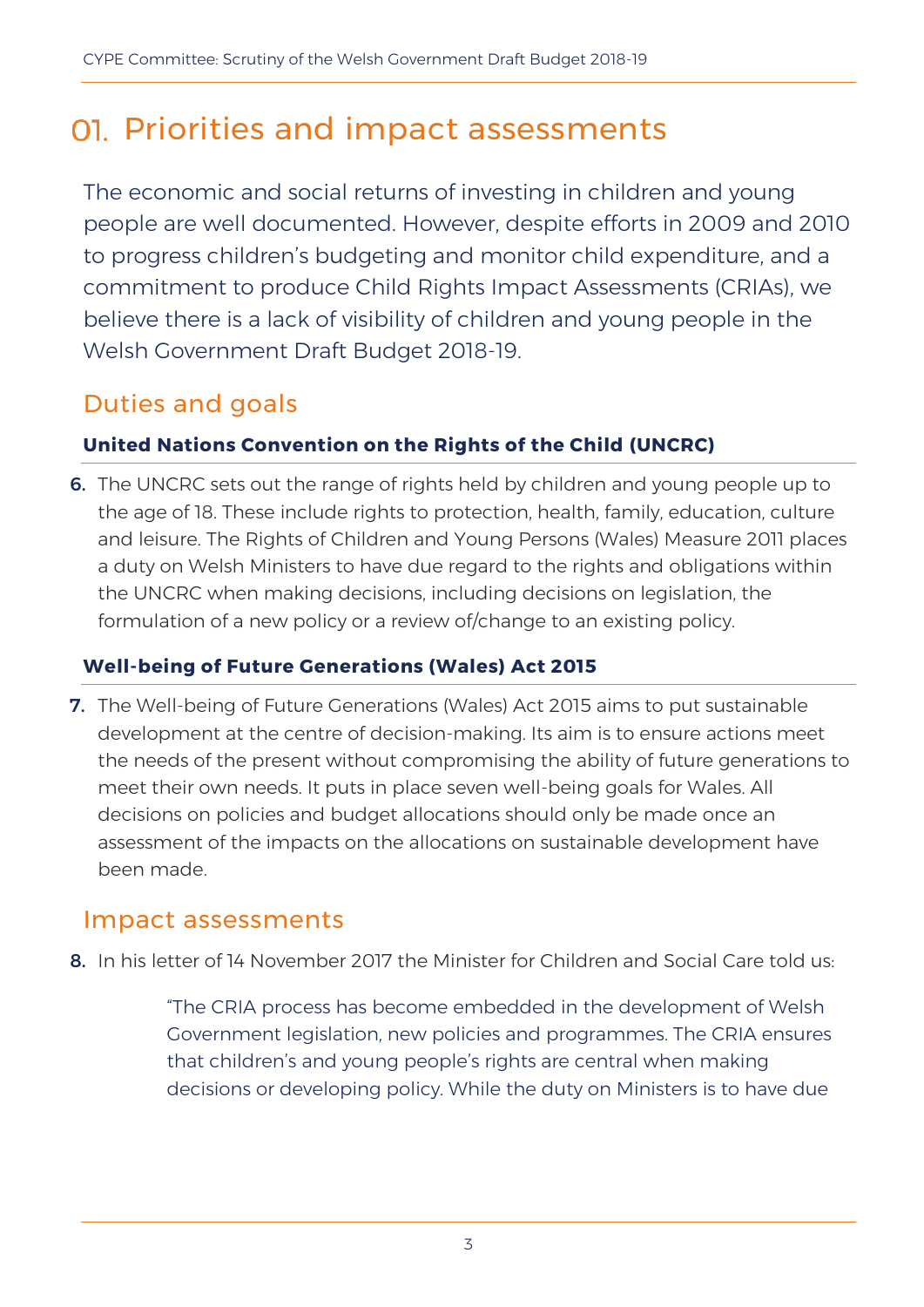regard to children's rights, rather than to complete a CRIA, the introduction of the CRIA process ensures consistency in practice across Government." 4

- 9. During scrutiny of the Children's Commissioner's Annual Report on 18 October, the Commissioner described the quality of CRIAs undertaken to date as "variable".<sup>5</sup> We therefore welcome the work underway between Welsh Government and key stakeholders to develop and pilot the use of a streamlined CRIA template.
- 10. In the letter of 14 October, the Minister for Children and Social Care noted that the Welsh Government was considering whether there is scope to streamline its impact assessment processes, to ensure that their quality is improved and they are integrated with the substantive direction of the Wellbeing of Future Generations Act. When asked why the Welsh Government Draft Budget 2018-19 had not been subject to a CRIA, the Cabinet Secretary for Health and Social Services said:

"It could always be argued that you need more assessments than one. I know there is an honest disagreement here about those people that would like to see a CRIA undertaken on the budget as opposed to the integrated approach that we have taken. […] 'Prosperity for All' was a deliberate approach to the whole policy approach, and the budget has to be aligned in a properly integrated, whole-Government way. I expect we'll continue to get asked this sort of question, but this is the approach the Government is taking." 6

#### OUR VIEW

 $\overline{a}$ 

Given that the allocation of resources is one of the most significant decisions affecting children and young people's rights, and considering the duties placed on Welsh Ministers to uphold these rights, we are unconvinced that an integrated impact assessment of the Welsh Government Draft Budget is sufficient. We also remain to be convinced that aligning integrated impact assessments with the goals of the Wellbeing of Future Generations Act alone is sufficient for ensuring that due regard is paid to the rights of children, especially as it does not include an explicit legal duty of due regard to the UNCRC.

<sup>4</sup> [Letter from the Minister for Children and Social Care to the CYPE Committee,](http://senedd.assembly.wales/documents/s68711/CYPE5-32-17%20-%20Paper%20to%20note%201.pdf) 14 November 2017 <sup>5</sup> Children, Young People and Education Committee, [Record of Proceedings \[para 351\],](http://senedd.assembly.wales/documents/s67735/18%20October%202017.html?CT=2) 18 October 2017

<sup>&</sup>lt;sup>6</sup> Children, Young People and Education Committee, [Record of Proceedings \[para 18\],](http://record.assembly.wales/Committee/4317) 22 November 2017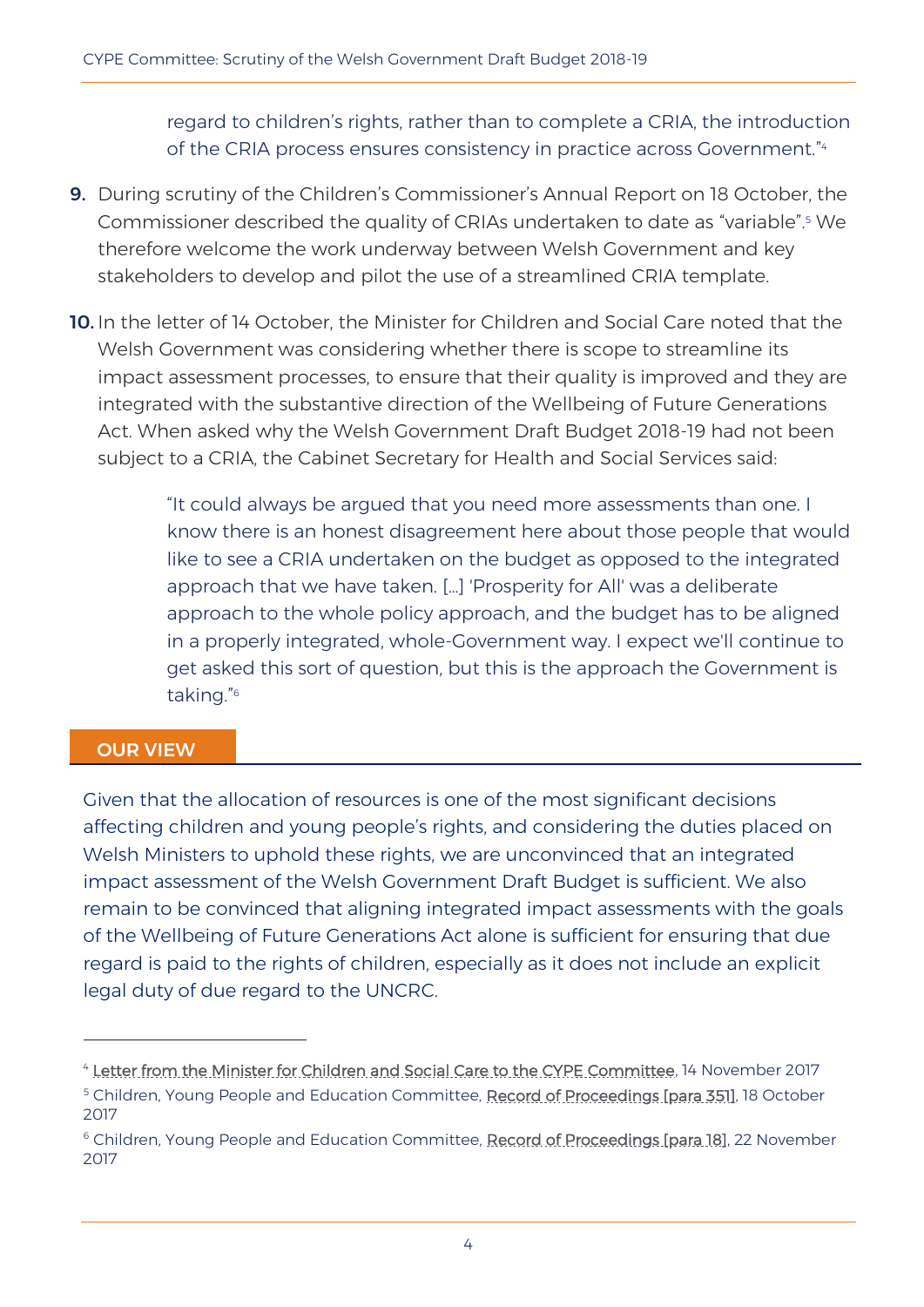**Recommendation 1.** We urge the Welsh Government to undertake a CRIA on its Draft Budget as a matter of course. There is nothing to prevent Welsh Ministers using such a CRIA to inform a wider integrated impact assessment. We fear that without a CRIA, resources to support the rights of children and young people may at best be difficult to identify. At worst, the absence of a CRIA could lead to the Welsh Government paying inadequate attention to the rights of children and young people in important financial decisions.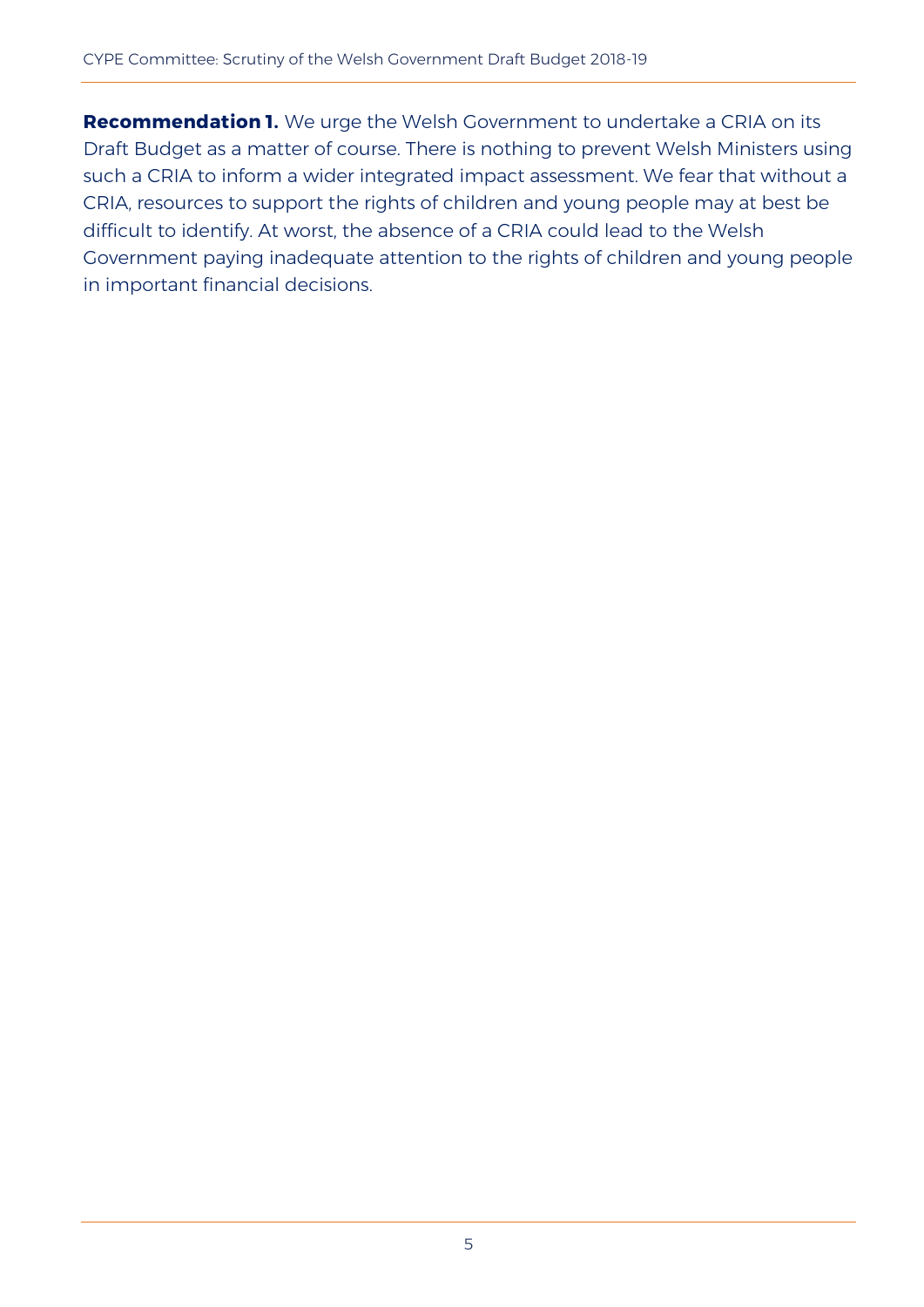# 02. Education

The 2018-19 Draft Budget includes an allocation of £1.466 billion resource (revenue) and £168 million capital within the Education Departmental Expenditure Limit (DEL). It is the third largest allocation within the overall Draft Budget, behind Health, Wellbeing, and Sport, and Local Government, respectively.

### Presentation of information: the revised baseline

- **11.** As with previous years, the Welsh Government has calculated a revised baseline with which to primarily compare the 2018-19 allocations (as opposed to focusing on the most recent Supplementary Budget for the previous financial year). The Welsh Government notes that it has removed any 'one-off' allocations or permanent movements between main expenditure groups to arrive at the revised baseline to enable what it terms a 'like for like comparison'.
- 12. The effect is that the Education and Skills Departmental Expenditure Limit (DEL) resource baseline is £40.736 million lower than at the First Supplementary Budget 2017-18 (published June 2017). This is mainly due to the removal from the baseline of the following 2017-18 allocations, regarded as 'one offs' by the Welsh Government:
	- the additional £25 million to the higher education sector,
	- the additional £5 million allocated to the further education, and
	- **EFT** f5 million extra for promoting the Welsh language.
- **13.** However, in 2018-19, the Welsh Government is repeating the 'one off' additional 2017-18 funding of £5 million for further education, and providing £15 million for higher education. This creates two different methods of considering the change in the budget in 2018-19, for example:

| Area                                             | 2018-19 funding compared<br>with revised baseline | 2018-19 funding compared with<br>actual funding 2017-18 |
|--------------------------------------------------|---------------------------------------------------|---------------------------------------------------------|
| Further education (post-<br>16 education action) | Rises by £4,565,000                               | Reduces by £440,000                                     |
| HEFCW to distribute to<br>universities           | Rises by £29,128,000                              | Rises by £4,133,000                                     |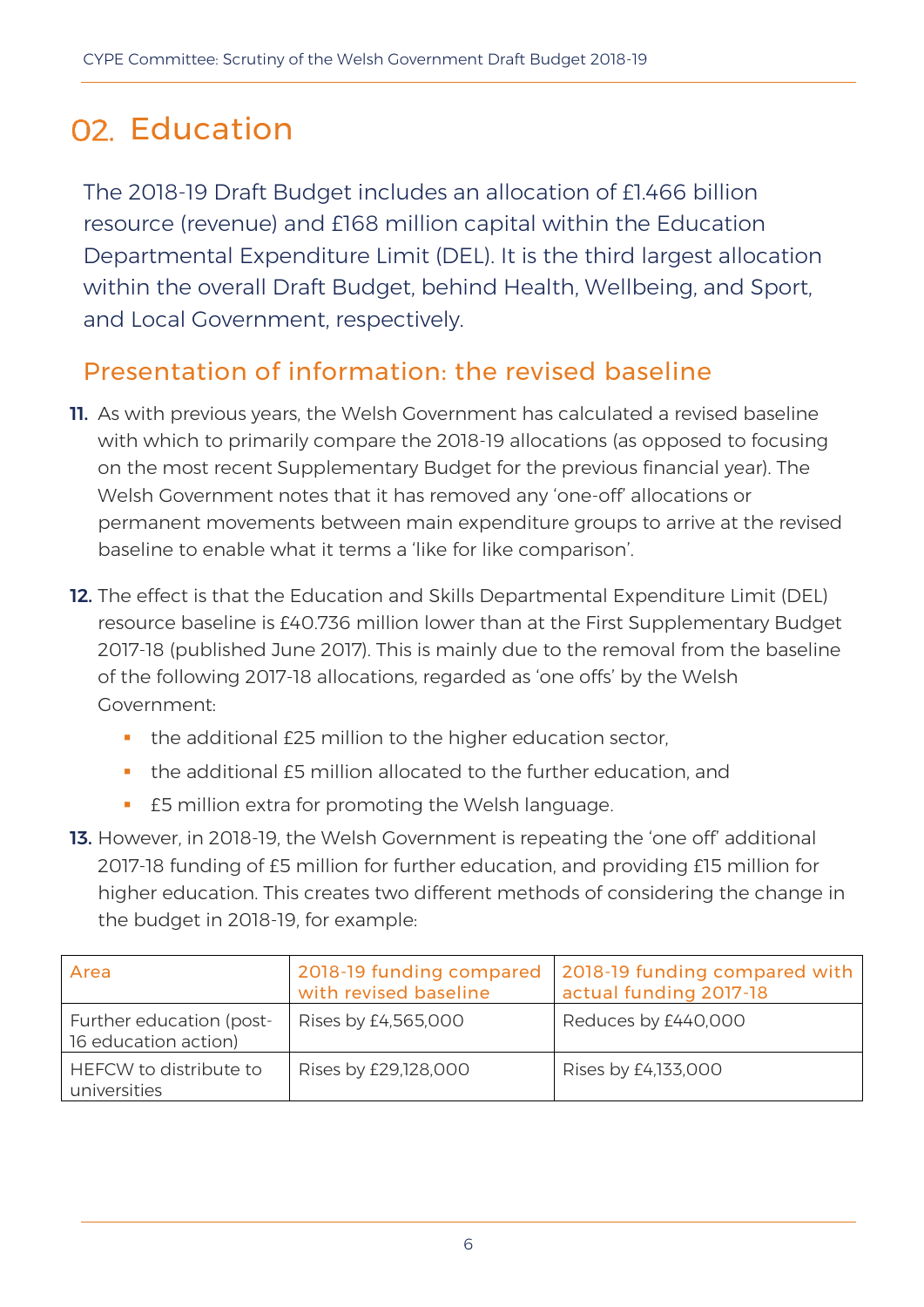#### OUR VIEW

We recognise that, in the interests of like for like comparisons, the Welsh Government recalculates the baseline budget to remove any genuinely one-off, atypical expenditure made in the previous financial year. However, we believe there is a lack of transparency and clearly understood rationale for the revised 2017-18 baseline calculations. In practice, the £15 million for higher education, £5 million for further education and £5 million for the Welsh Language do not constitute 'additional' funding in 2018-19. As the money available to these sectors is not increasing by these amounts, we do not believe it is appropriate to present the figures in this way. Moreover, we believe that this could throw into doubt the credibility of the way the Welsh Government presents its budget information.

**Recommendation 2.** In future budget-setting cycles we call on the Welsh Government to ensure that:

- removals from the baseline budget for comparison purposes should only be where funding, and the purpose of that funding, has been transferred to another MEG or the expenditure was genuinely one-off, atypical and unique to that year. To ensure credible year-to-year comparisons, the Welsh Government should not remove allocations where they are repeated the following year;
- **there is greater transparency about the reasons why the Welsh** Government has removed certain expenditure from baselines for comparative purposes to avoid the potential for misleading impressions to be given on the actual changes in budgets.

### Funding for school budgets

 $\overline{a}$ 

14. The Welsh Government says it has 'protected' school budgets with £62 million of funding for local authorities in the unhypothecated Aggregate External Finance (AEF).<sup>7</sup> AEF is the sum of the Revenue Support Grant (RSG) and redistributed nondomestic rates. However, in its evidence to the Equalities, Local Government and Communities (ELGC) Committee on 25 October 2017, the WLGA queried how the £62 million was calculated, given the Standard Spending Assessment (SSA) for

<sup>&</sup>lt;sup>7</sup> Welsh Government, [Draft Budget 2018-19 - Outline proposals - A new Budget for Wales,](http://gov.wales/docs/caecd/publications/171003-budget-narrative-a-en.pdf) 3 October 2017, paras 4.49-4.50 and [Oral statement by the Cabinet Secretary for Finance and Local Government,](http://www.assembly.wales/en/bus-home/pages/rop.aspx?meetingid=4646&assembly=5&c=Record%20of%20Proceedings#C495675) Mark Drakeford AM, 3 October 2017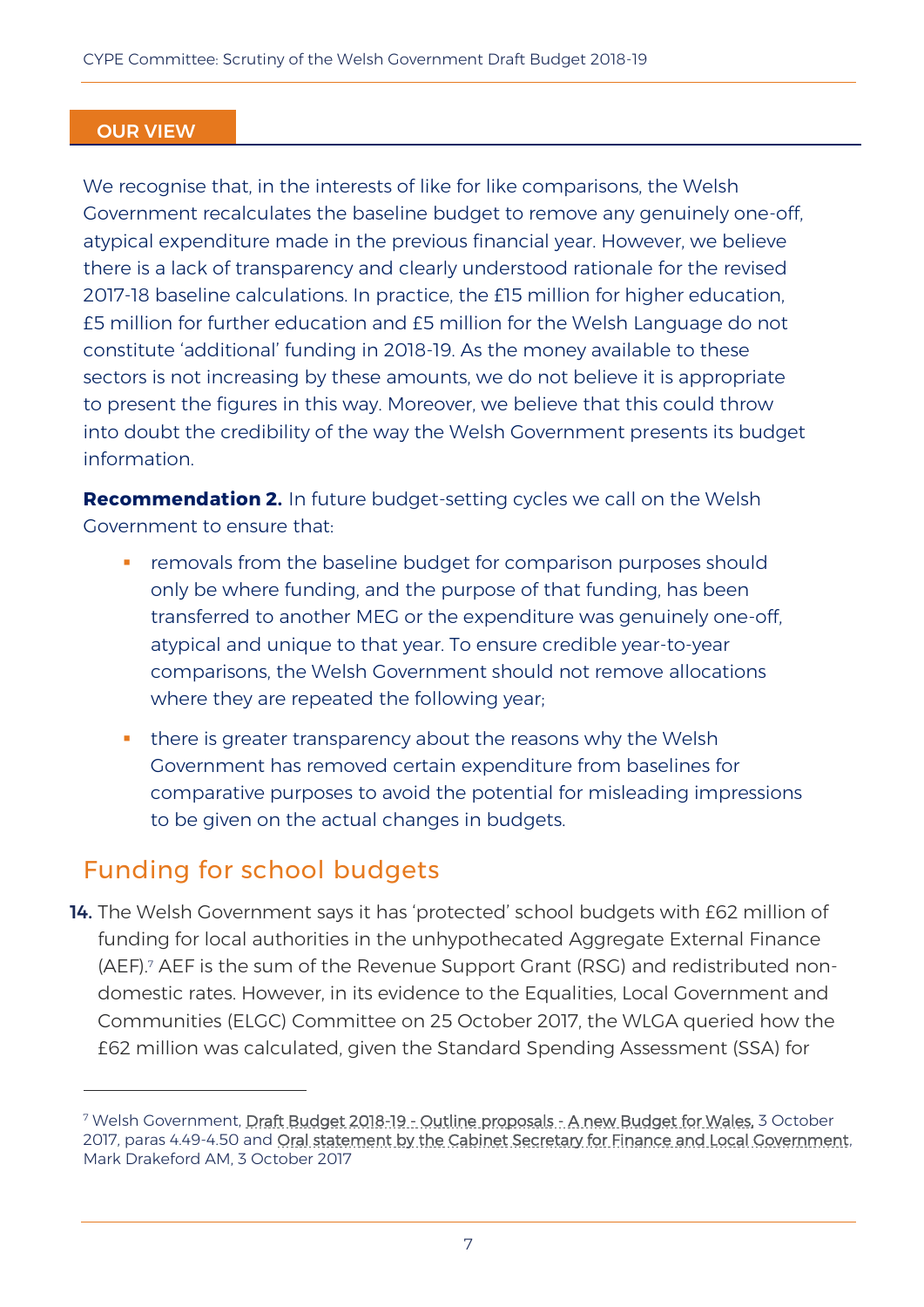school services in the Provisional Local Government Settlement 2018-19 was rising by only £35 million.<sup>8</sup>

- 15. The Cabinet Secretary for Local Government and Public Services, Alun Davies, subsequently wrote to the ELGC Committee on 13 November to provide an explanation.<sup>9</sup> This letter showed two things:
	- **First, that the £62 million represents the change in the Welsh Government**funded portion of the money available to local government, intended to be spent on schools, which is the RSG allocation plus the Non-Domestic Rates redistribution element ('Aggregated External Finance'), as opposed to the total SSA, which also includes the estimated revenue raised by local authorities from council tax.
	- Secondly, that the 'additional' £62 million is not the difference between what the Welsh Government provided in 2017-18 and what it will now provide in 2018-19, but the difference between the Welsh Government's initial calculation for 2018-19 and the final allocated amount.
- 16. Based on the letter from the Cabinet Secretary for Local Government and Public Services to the ELGC Committee, the initial 2018-19 budget calculation for the schools element of AEF would have resulted in a £60.3 million reduction compared to 2017-18, whereas the 'additional' £61.8 million results in a £1.5 million increase.

#### OUR VIEW

 $\overline{a}$ 

We are concerned at the lack of transparency in relation to the funding that the Welsh Government has allocated within the Aggregate External Finance (AEF) to protect school budgets. While we welcome the Welsh Government's action to protect school budgets from what could have been a harmful reduction in the amount of money local authorities have available to fund schools properly, we are disappointed by the way the change in funding for schools has been

<sup>&</sup>lt;sup>8</sup> Equalities, Local Government and Communities Committee, [Record of Proceedings \[para 54\],](http://senedd.assembly.wales/documents/s67983/25%20October%202017.html?CT=2#eitem3) 25 October 2017

<sup>&</sup>lt;sup>9</sup> Letter from Alun Davies AM, Cabinet Secretary for Local Government and Public Services, to the [Equalities, Local Government and Communities Committee,](http://senedd.assembly.wales/documents/s68559/Letter%20from%20the%20Cabinet%20Secretary%20for%20Local%20Government%20and%20Public%20Services%20to%20the%20Chair%20of%20the%20Equal.pdf) 13 November 2017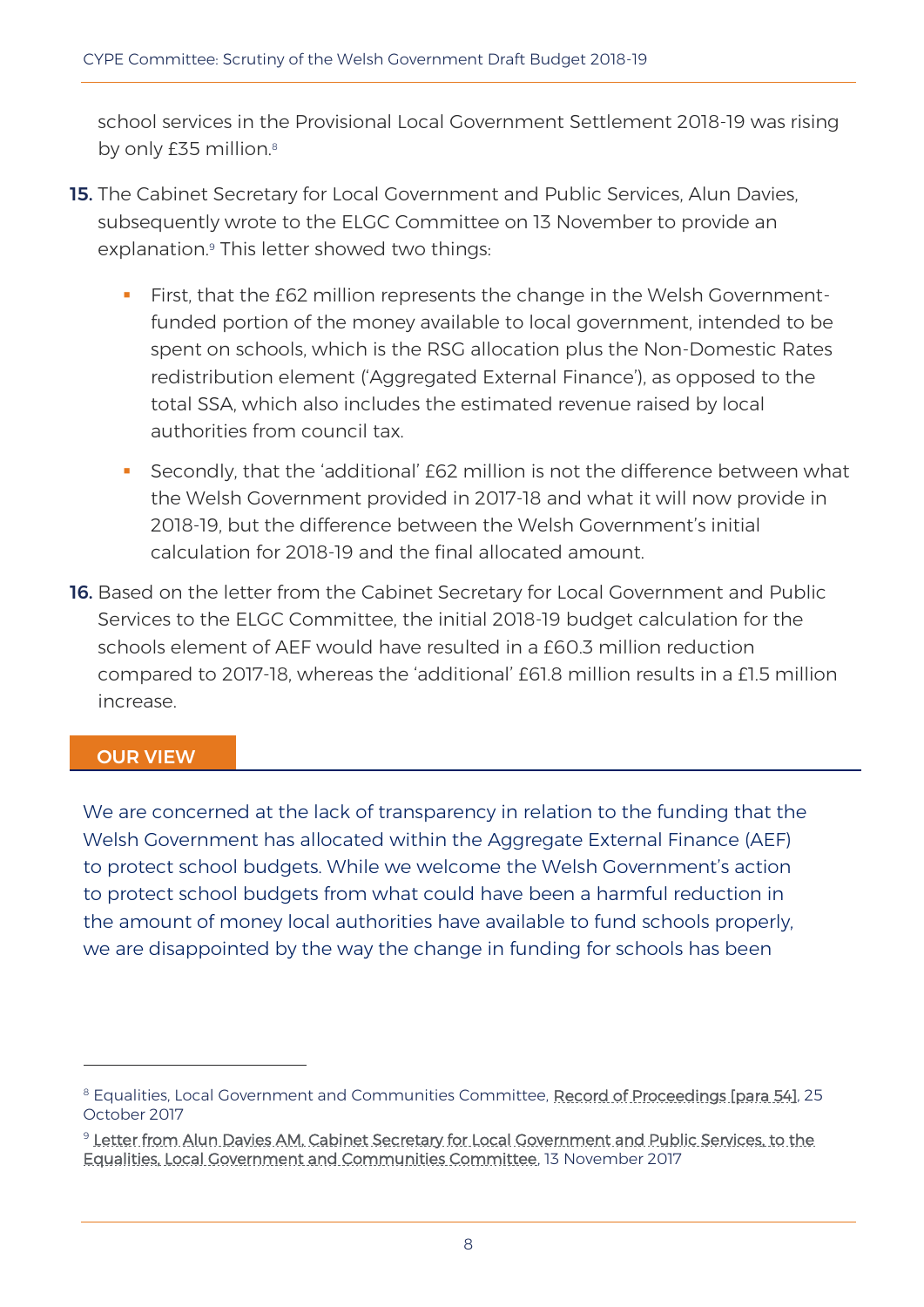presented in this budget. We are particularly concerned about the impression<sup>10</sup> when the Welsh Government announced its Draft Budget 2018-19 that an extra £62 million was being provided for local authorities to fund schools. It has become clear during scrutiny that this is not the case. The increase is £1.5 million from £1,554,065,000 to £1,555,581,000. This was only established during the Draft Budget scrutiny process.

**Recommendation 3.** We understand the challenging situation facing public finances and sustained pressures on funding local services however, for future budget-setting cycles, we call on the Welsh Government to:

- be more forthright about the actual changes in funding provided for schools in its headline announcements;
- work closely with local government to ensure the intended protection of school budgets is implemented by local authorities given that the AEF is unhypothecated and there is therefore no guarantee that any protection for school budgets in the local government settlement will translate to the 'chalk face'.

### Raising school standards

 $\overline{a}$ 

17. We welcome the £25 million allocated in the Draft Budget 2018-19 for raising school standards – most notably teachers' professional learning – building on the £20 million provided in 2017-18 and part of the £100 million pledged by the Welsh Government for this purpose during the Fifth Assembly. We also note the Cabinet Secretary for Education's confirmation in her letter of 23 November that she intends to fund the following initiatives as part of the Raising School Standards Budget Expenditure Line (BEL)<sup>11</sup>:

<sup>&</sup>lt;sup>10</sup> See, for example, WLGA oral evidence to ELGC Committee, **Record of Proceedings [paras 38-56]**, 25 October 2018 and BBC Online, '[Schools' cash rise half what ministers claim, says WLGA](http://www.bbc.co.uk/news/uk-wales-politics-41752749)', 25 October 2017

<sup>11</sup> [Letter from Kirsty Williams AM, Cabinet Secretary for Education, to the Children, Young People and](http://senedd.assembly.wales/documents/s68967/CYPE5-33-17%20-%20Paper%20to%20note%203.pdf)  [Education Committee,](http://senedd.assembly.wales/documents/s68967/CYPE5-33-17%20-%20Paper%20to%20note%203.pdf) 23 November 2017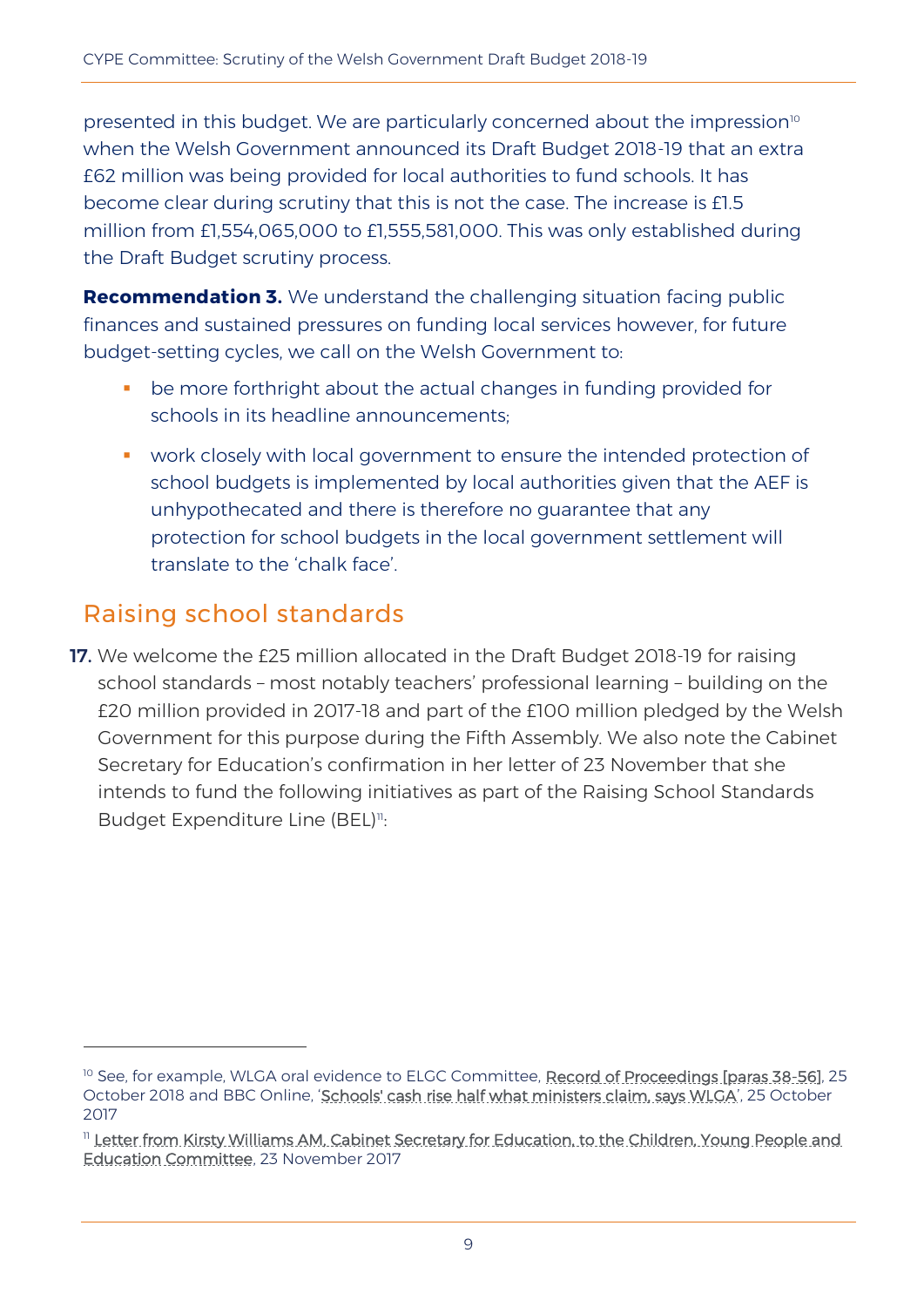| Initiative                       | Approximate budget <sup>12</sup> |
|----------------------------------|----------------------------------|
| <b>Curriculum and Assessment</b> | £3.0 million (12%)               |
| Leadership                       | £3.25 million (13%)              |
| Professional Learning            | £13.25 million (53%)             |
| Self Improving System            | £5.0 million (20%)               |
| Wellbeing                        | £0.5 million (2%)                |
| Total                            | £25.0 million (100%)             |

18. We also note the Welsh Government's intention to source f10 million of the f20 million Additional Learning Needs (ALN) Transformation fund from the £100 million for raising school standards in this Assembly.<sup>13</sup> In her letter of 23 November the Cabinet Secretary noted that £3.2 million to support ALN Transformation was contained in the 2018-19 allocations detailed in the table above.

#### OUR VIEW

 $\overline{a}$ 

We welcome the Cabinet Secretary's work to align raising school standards budgets with the Welsh Government's education improvement action plan, *Education in Wales – Our National Mission* (namely in relation to: curriculum development; teachers' professional learning and leadership; equity and wellbeing; and establishing a self-improving system). Nevertheless, we are concerned that this funding could become a recourse for policy initiatives that do not otherwise have a natural budget home or become a source of funding for budget lines that are insufficiently resourced (for example, curriculum, teaching and leadership, and additional learning needs, all have their own budget lines, but are drawing on funding from the Raising School Standards BEL).

**Recommendation 4.** To ensure that the Raising School Standards BEL does not become a 'miscellaneous' budget line, we call on the Welsh Government to:

- set out clearly how it is targeting strategically the £25 million in 2018-19 and £100 million across the Fifth Assembly;
- **set clear targets detailing what it hopes to achieve from this investment, with** equally clear timescales.

 $12$  The Cabinet Secretary notes that these figures are approximate as "there is expected to be an element of over-programming to account for natural changes and to ensure we maximise our investment over the term"

<sup>&</sup>lt;sup>13</sup> Letter from Alun Davies AM, then Minister for Welsh Language and Lifelong Learning to the Finance [Committee,](http://senedd.assembly.wales/documents/s60540/Letter%20from%20the%20Minister%20for%20Lifelong%20Learning%20and%20Welsh%20Language%20to%20Finance%20Committee%20-%208%20March%202.pdf) 8 March 2017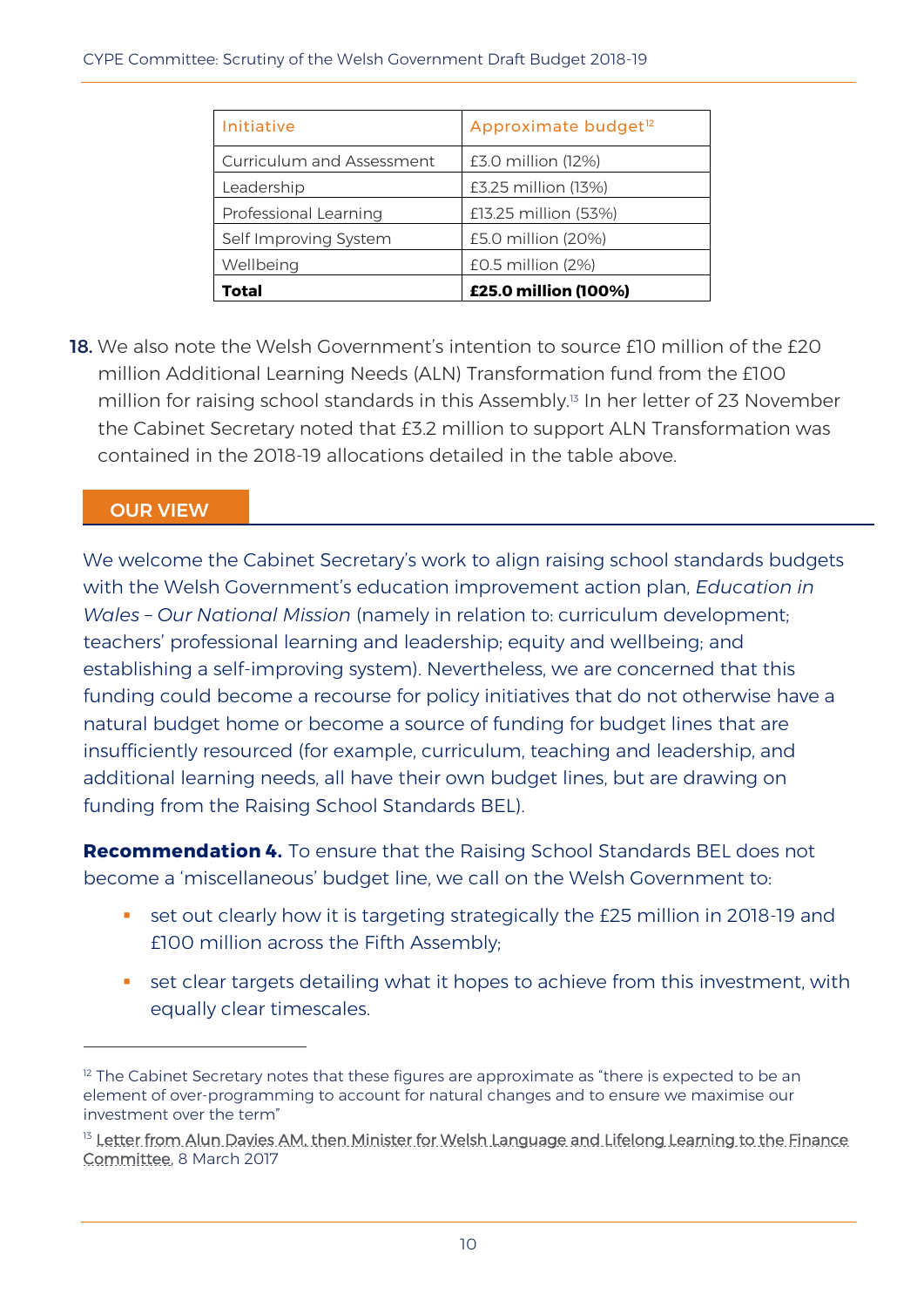### Infant class sizes

19. The Welsh Government is making £36 million available in this Assembly to take forward the Cabinet Secretary's pledge to reduce infant class sizes. The Cabinet Secretary confirmed that while the underlying policy objective is to reduce maximum infant class sizes from 30 to 25, she is concentrating on the largest classes first (classes of 29 and over) and those with high levels of free school meal eligibility. In her letter of 23 November the Cabinet Secretary noted that business cases had been received from Wales' 22 local authorities but did not confirm the exact number of applications received.

#### OUR VIEW

We note that initial applications for the infant class size reduction grant funding were variable across local authorities and not always necessarily where the priority classes were. We recognise that the Welsh Government has established criteria against which it is inviting applications.

**Recommendation 5.** We urge the Welsh Government to maintain a high level of proactivity in identifying and targeting local authorities and schools that would benefit most from the intervention in order to prioritise funding and achieve as much value for money as possible. We would welcome further detail about the business cases submitted by local authorities, including how many schools and classes will benefit from this funding.

### School governance budget

- **20.**We note the significant reduction in the School Governance BEL, dropping from £1.124 million in 2017-18 to £36,000 in 2018-19. This is a reduction of £1.088 million (96.8%) of the BEL. Whilst we recognise the challenging decisions facing the Cabinet Secretary in the current economic climate, we are also conscious of the crucial importance of good governance for the delivery of high quality education in schools.
- 21. We note the Cabinet Secretary's comments that, having considered the governance support available to schools, she had established that a range of services existed, including those provided by local authorities and regional consortia. She further noted that a previous evaluation of Governors Wales – a recipient of funding from this budget line – had shown that it was not necessarily the first port of call for those seeking support; as such, she reported adjusting her Draft Budget to address what appeared to be a source of duplication in the system.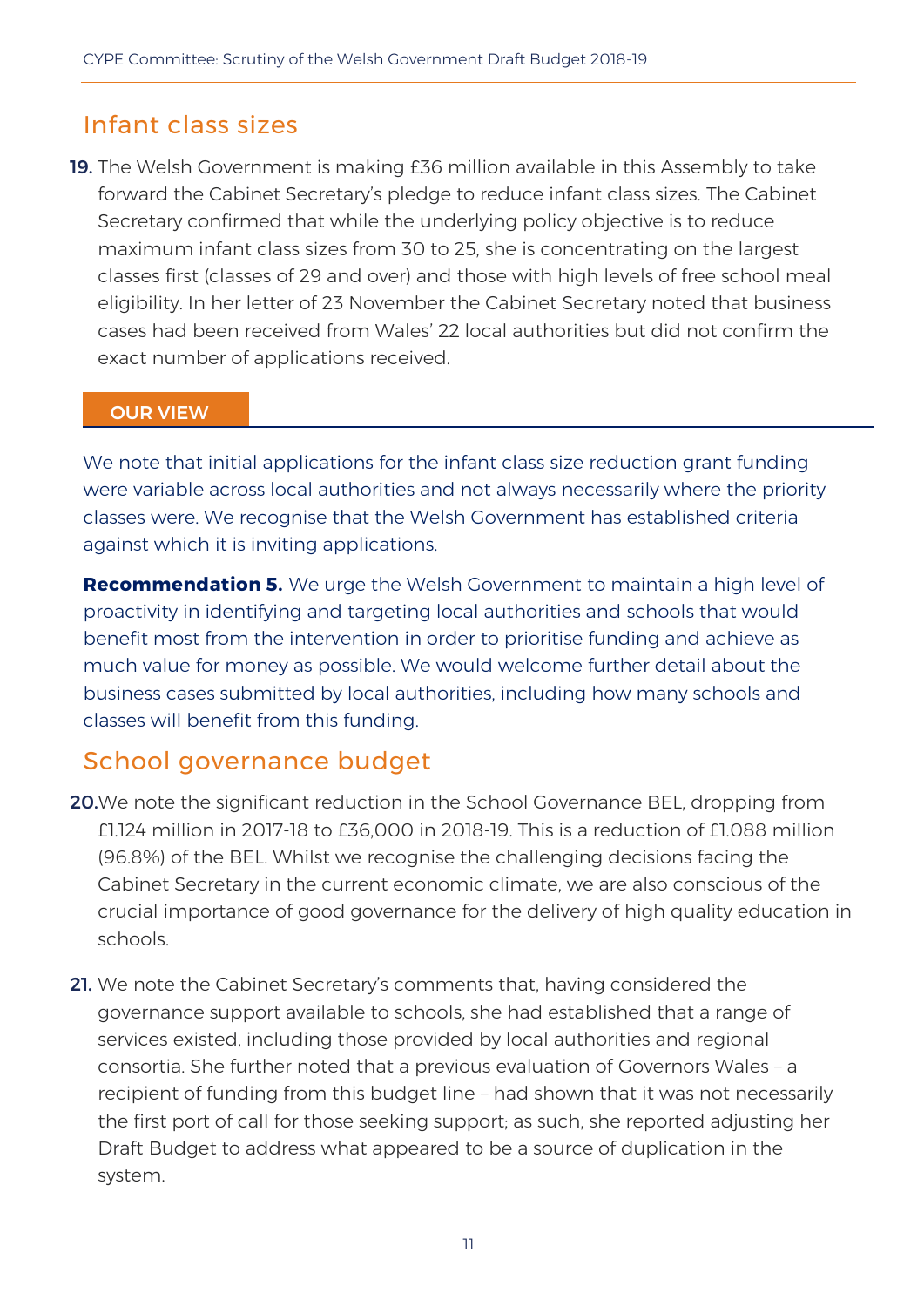- 22. We also note the Cabinet Secretary's willingness to consider whether there would be options for some support to be provided to governors by the diocesan education service, where appropriate.<sup>14</sup>
- 23. In her letter of 23 November, the Cabinet Secretary stated:

"Some key recommendations from a review of the activities and services undertaken by Governors Wales in 2014-15 have not been addressed by Governors Wales. Very little has been achieved to align the development officer role with the consortia and there continues to be little progress with Governors Wales sourcing additional income from other partners or revenue raising activities […] the overwhelming majority of school governors continue to access support from their local authorities and consortia." 15

**24.** She went on to note that her department would be working with consortia to mitigate the potential loss of Governors Wales but that feedback received from consortia to date suggested that no significant issues were anticipated from its potential loss.

#### OUR VIEW

 $\overline{a}$ 

We note the drastic reduction of the School Governance BEL from £1.124 million to £36,000. We acknowledge the difficult decisions facing the Welsh Government within the current economic climate but seek further assurances from the Cabinet Secretary for Education that effective support for governors will be available despite the significant cut in this budget expenditure line.

**Recommendation 6.** We call on the Welsh Government to review the impact of any changes to support arrangements for governors in Wales.

### Education Improvement Grant

**25.**The Cabinet Secretary's paper explained that:

 The Education Improvement Grant (EIG), worth £133 million in 2017-18, would reduce by £2 million in each of the 2018-19 and 2019-20 financial years.

<sup>&</sup>lt;sup>14</sup> Children, Young People and Education Committee, [Record of Proceedings \[para 148\],](http://record.assembly.wales/Committee/4316) 16 November 2017

<sup>&</sup>lt;sup>15</sup> Letter from Kirsty Williams AM, Cabinet Secretary for Education, to the Children, Young People and [Education Committee,](http://senedd.assembly.wales/documents/s68966/CYPE5-33-17%20-%20Paper%20to%20note%202.pdf) 23 November 2017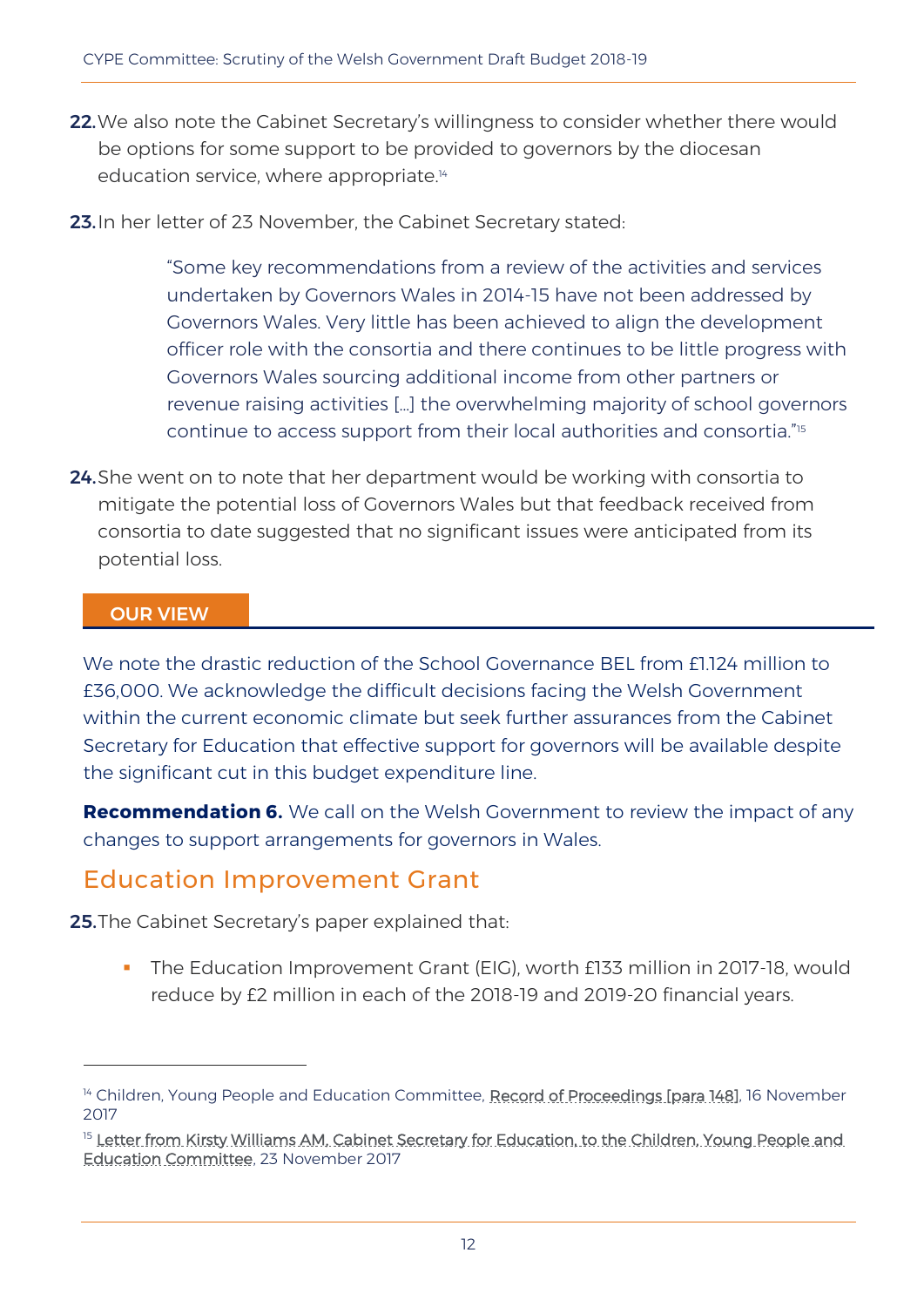- £13.145 million would be transferred out to the Revenue Support Grant (RSG) in 2018-19 as part of the government-wide rationalisation of local authority grants and a further £9.093 million transferred out in 2019-20.
- **Funding to support Gypsy, Roma and Traveller, and Minority Ethnic learners** the subject of our inquiry into the EIG earlier this year (report published [February 2017\)](http://www.assembly.wales/laid%20documents/cr-ld10943/cr-ld10943-e.pdf) – would form the element of the EIG transferring out to the RSG.
- 26. We were pleased to receive confirmation in the Cabinet Secretary's letter of 23 November that she had not made a firm decision about whether funding to support Gypsy, Roma and Traveller, and Minority Ethnic learners will form the element of the EIG transferring out to the RSG. We reiterate our recommendation in our February 2017 report that evaluation and monitoring arrangements should be strengthened and consideration be given to how the EIG could be better used to benefit these groups of learners.

#### OUR VIEW

 $\overline{a}$ 

We would be disappointed if the Welsh Government decided to further dehypothecate funding to support Gypsy, Roma and Traveller, and Minority Ethnic learners when our policy inquiry earlier this year showed a need for far greater monitoring and evaluation of how the funding in the EIG was affecting these groups of learners. We welcomed the Cabinet Secretary's decision earlier this year, in response to our recommendation, to put in place a 'strengthened outcomes framework' for the EIG.<sup>16</sup> However, if the element of the EIG to support Gypsy, Roma and Traveller, and Minority Ethnic learners, which the Committee was most concerned about in its inquiry, is put into the RSG, the new outcomes framework will have no bearing on these groups of learners.

**Recommendation 7.** On the basis of the evidence provided in our [Education](http://www.assembly.wales/laid%20documents/cr-ld10943/cr-ld10943-e.pdf)  [Improvement Grant: Gypsy, Roma and Traveller, and Minority Ethnic Children Report](http://www.assembly.wales/laid%20documents/cr-ld10943/cr-ld10943-e.pdf) (February 2017) we urge the Cabinet Secretary to retain funding to support Gypsy, Roma and Traveller, and Minority Ethnic learners as part of the Education Improvement Grant.

<sup>&</sup>lt;sup>16</sup> Education Improvement Grant: Gypsy, Roma and Traveller, and Minority Ethnic Children: Welsh [Government Response,](http://www.assembly.wales/laid%20documents/gen-ld11030/gen-ld11030-e.pdf) March 2017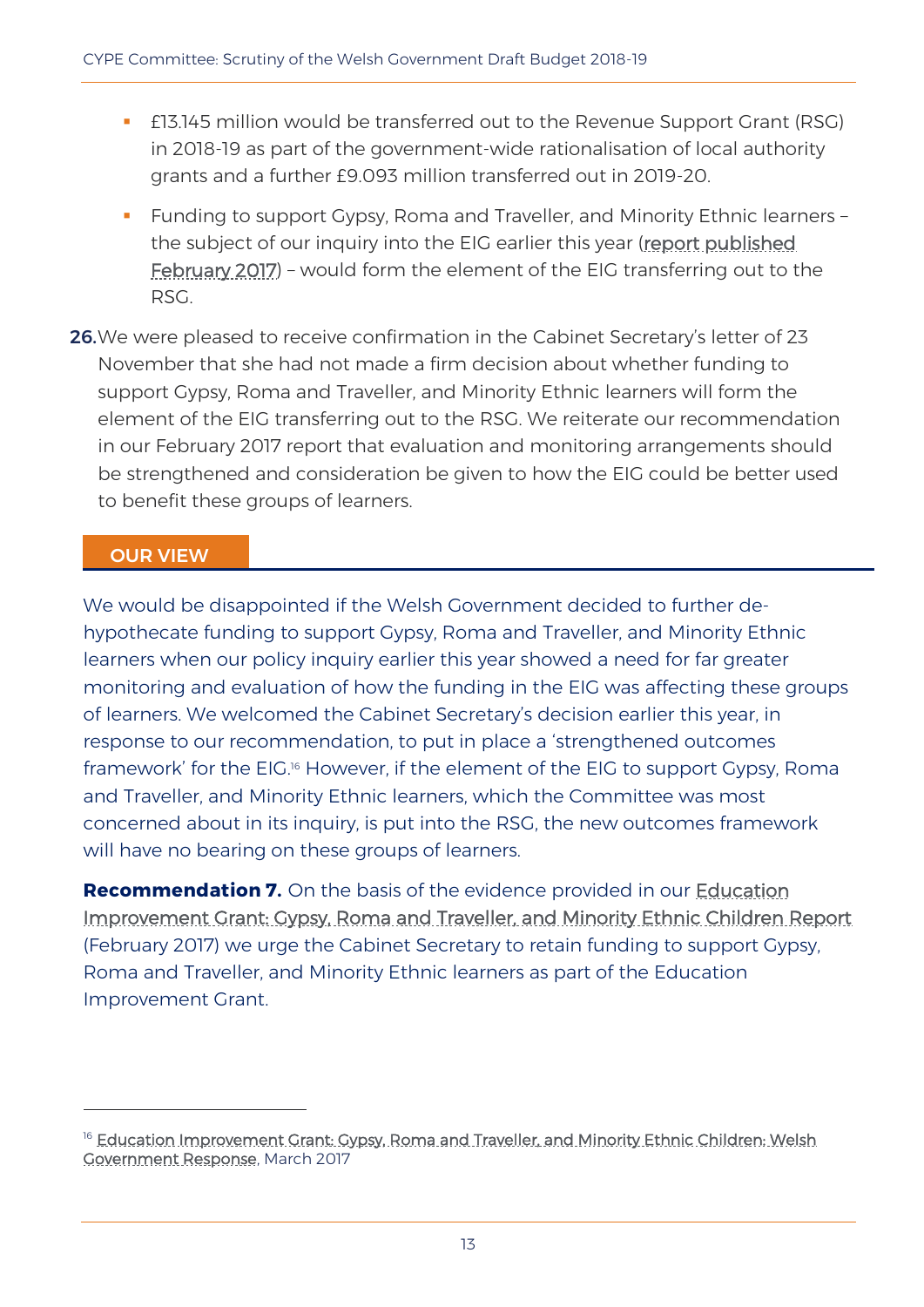### Pupil Development Grant

- 27. We welcome the Welsh Government's continued emphasis on tackling the deprivation/attainment gap and improving educational outcomes amongst disadvantaged pupils, maintaining current budget provision for the Pupil Development Grant (PDG) in 2018-19 at £94 million. We believe a central purpose of the education budget should be to support all pupils to reach their full potential.
- 28. However, after year-on-year progress in narrowing the attainment gap between pupils eligible for free school meals (eFSM) and those who are not eligible (nonFSM), provisional data shows the gap widening in 2017. We welcomed the Cabinet Secretary's reassurances in oral evidence on 16 November that Welsh Government officials are undertaking an 'in-depth review' of the reasons for the decrease in attainment in 2017.<sup>17</sup> We look forward to exploring this in further detail as part of our inquiry into targeted funding to improve educational outcomes.

#### OUR VIEW

We look forward to scrutinising how the Welsh Government targets funding to boost the educational outcomes of pupils at risk of underachieving in our forthcoming inquiry. We note the concerning trend in 2017 of a decline in GCSE attainment, particularly amongst pupils eligible for free school meals, following an otherwise long-term pattern of rising attainment and narrowing of the attainment gap. Whilst we support the principles which underpin the Pupil Development Grant, the Welsh Government must ensure the PDG is delivering value for money and the best possible use of education resources. We therefore welcome the review the Welsh Government is undertaking to investigate the reasons and factors behind the disappointing trends in the 2017 GCSE results.

**Recommendation 8.** To inform our forthcoming inquiry on targeted funding to improve educational outcomes, we ask the Welsh Government to share a copy of the review report and resulting actions with us.

### Further Education

 $\overline{a}$ 

29. We note that funding for the further education sector decreases slightly (by £440,000) in 2018-19 compared with 2017-18 (0.1% of total budget). We further

<sup>&</sup>lt;sup>17</sup> Children, Young People and Education Committee, [Record of Proceedings \[para 178\],](http://record.assembly.wales/Committee/4316) 16 November 2017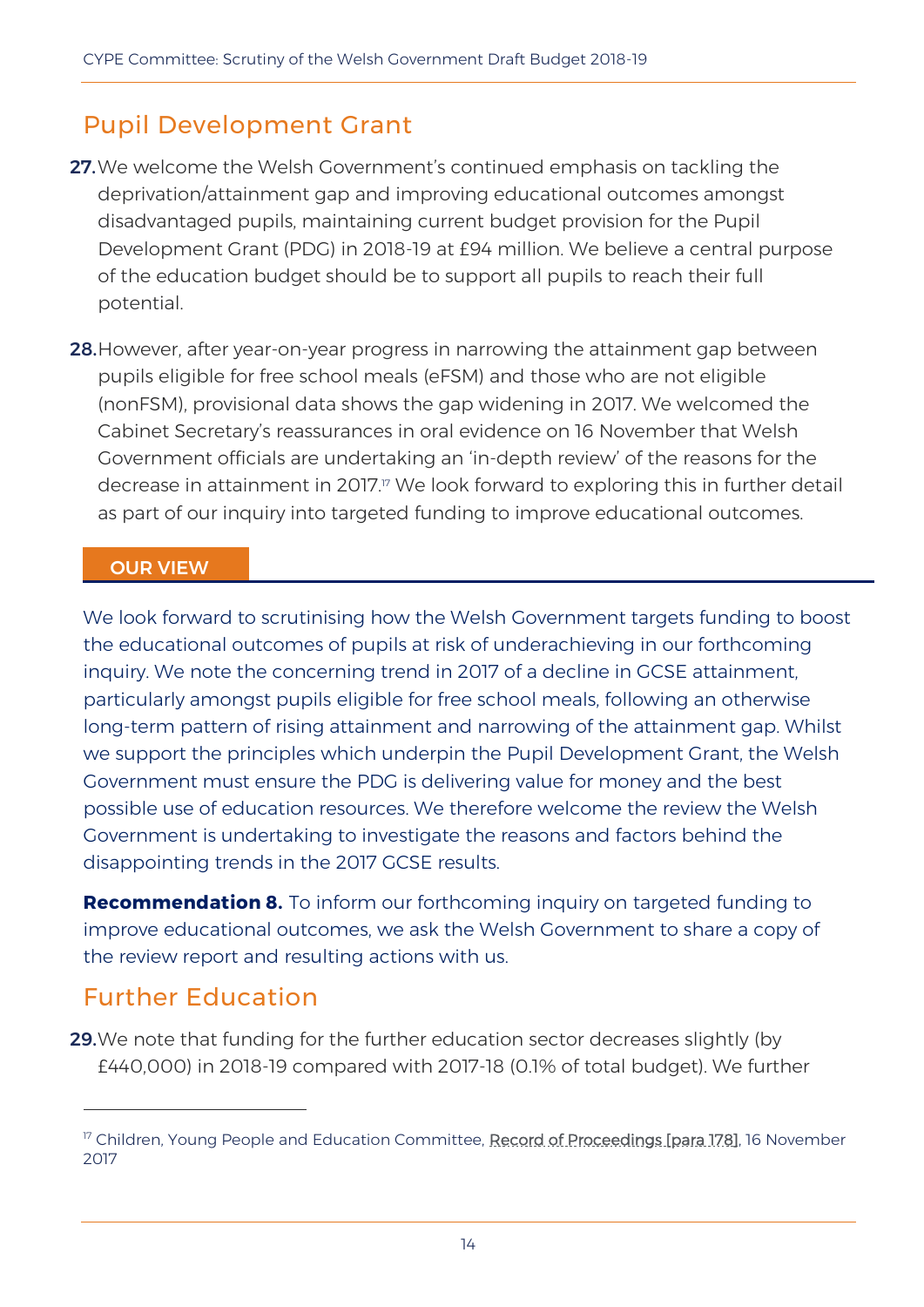note that the near-maintenance of the 2017-18 level is a result of the Welsh Government again providing an additional £5 million to the sector to manage general pay and related pressures. The Cabinet Secretary told us the £5 million funding in each of 2017-18 and 2018-19 financial years was intended to provide stability after a period of reductions since 2013-14.

- 30.The Welsh Government acknowledged in our budget scrutiny session on 16 November, and in our general scrutiny session on further and higher education on 18 October, that sustained financial pressures on the FE sector had been accompanied by:
	- a decrease in full-time equivalent staff (a 17% reduction, from 9,330 in 2012-13 to 7,755 in 2015-16); 18
	- a decrease in part-time and adult learners (dropping by more than 50%, from 31,000 in 2012-13 to 15,000 in 2015-16). 19
- **31.** The Cabinet Secretary told us of several initiatives underway to address this trend and that the Welsh Government would soon be announcing new plans to improve participation in adult education.<sup>20</sup>

#### OUR VIEW

-

We welcome the Welsh Government's efforts to stabilise further education funding in recent years following a period of decreasing budgets for the sector. While we believe that the recurrent £5 million in 2018-19 and 2019-20 should help the sector manage funding pressures, we remain concerned that it will not be sufficient to enable colleges to redress the fall in staff numbers nor reverse the reduction in part time and adult learning. We welcome the Welsh Government's recognition of the need to address this issue as a matter of priority if Wales is to have a genuine lifelong learning education and training system.

**Recommendation 9.** We call on the Welsh Government to publish the strategy to increase participation in adult education in the near future.

<sup>&</sup>lt;sup>18</sup> Stats Wales, [Full-time equivalent staff numbers at Further Education Institutions by institution,](https://statswales.gov.wales/Catalogue/Education-and-Skills/Post-16-Education-and-Training/Further-Education-and-Work-Based-Learning/Staff-at-Further-Education-Institutions/fulltimeequivalentstaffnumbersatfurthereducationinstitutions-by-institution) 9 May 2017

<sup>&</sup>lt;sup>19</sup> Stats Wales, Unique learners in local authority community learning by age group and gender. May 2017

<sup>&</sup>lt;sup>20</sup> Children, Young People and Education Committee, [Record of Proceedings \[para 222\],](http://record.assembly.wales/Committee/4316) 16 November 2017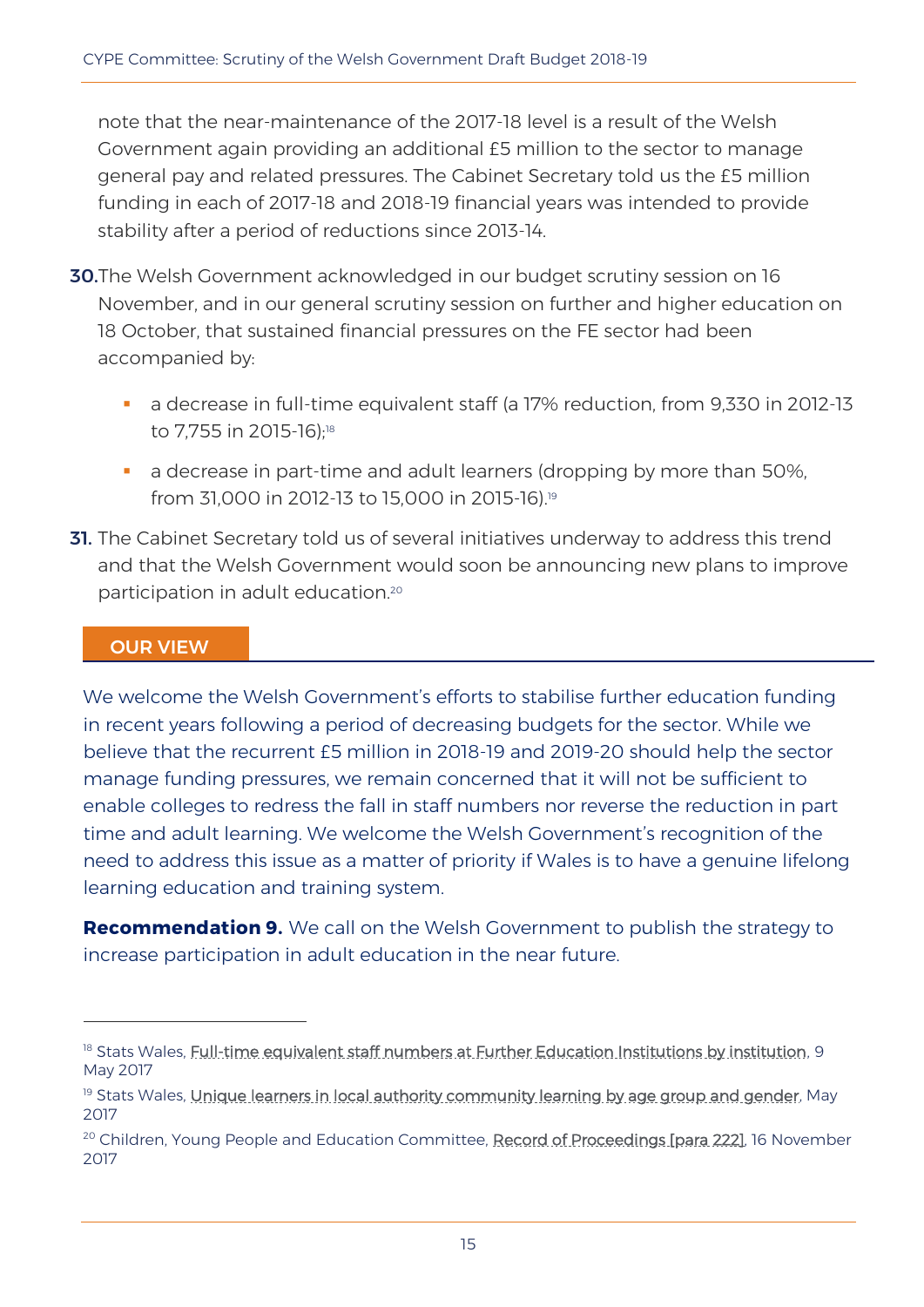### Higher Education and student support

- **32.** We note that total income for the higher education sector in Wales has increased by approximately £270 million between 2010-11 and 2015-16. This includes both grant funding to higher education institutions (HEIs) - through Higher Education Funding Council for Wales (HEFCW) - and income from students' tuition fees, which makes up the majority of HEIs' income.
- 33. On 18 October 2017, shortly before attending Committee for general scrutiny on further and higher education, Kirsty Williams issued a [written statement](http://gov.wales/about/cabinet/cabinetstatements/2017/studentfinanceupdate/?skip=1&lang=en) announcing that maximum tuition fees would be frozen in Wales at £9,000. The Cabinet Secretary had previously announced (in July 2017) that fees would rise with inflation for three academic years starting with 2018/19.
- **34.** The Cabinet Secretary told us the Welsh Government would be providing an additional £10 million to HEFCW to offset Welsh HEIs' loss of income from the freeze on tuition fees. A subsequent letter to the Committee dated 31 October provided some details for how that £10 million was calculated, although in the budget scrutiny session on 16 November she said that a decision had still not been made about the financial year from which it would be funded. The Cabinet Secretary noted in her letter of 23 November that no further information was currently available but that an update would be provided to us once discussions had been held with the Cabinet Secretary for Finance. On 29 November, correspondence from Welsh Government officials confirmed the £10 million would be allocated as part of the Final Budget 2018-19.

#### OUR VIEW

While recognising the challenge of managing a porous higher education market, it remains unclear to us how the Welsh Government is funding the £10 million it has pledged to compensate universities for its decision not to go ahead with its intention to increase maximum tuition fees from 2018-19 in line with inflation.

**Recommendation 10.** We call on the Welsh Government to provide more detail about the source of this funding and the financial planning which underpins this decision as a matter of priority.

### Capital funding: 21<sup>st</sup> Century Schools

**35.** We welcome the Welsh Government's increase of £67 million in the Education Capital budget (from £101 million in 2017-18 to £168 million in 2018-19) to expand the 21<sup>st</sup> Century Schools Programme. We note that Band A of the programme is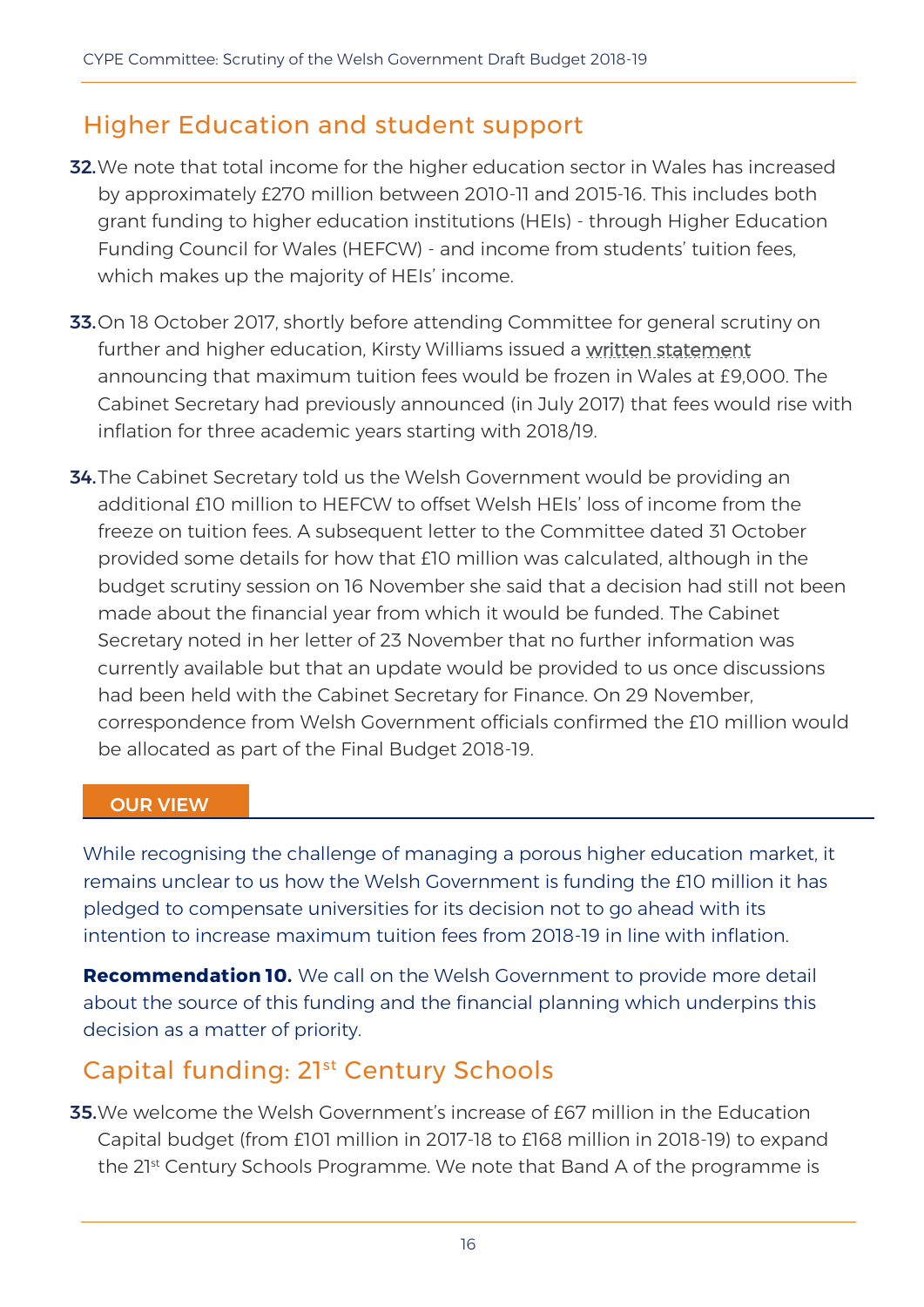due to finish in March 2019, with Band B scheduled to start in April 2019. We further note the Cabinet Secretary's commitment to supporting all projects put forward by local authorities and FEIs, subject to the approval of business cases.

#### OUR VIEW

We welcome the work undertaken to date on the 21st Century Schools capital programme. We also welcome the Cabinet Secretary's commitment to support all projects that have been proposed by local authorities, subject to statutory school organisation procedures and planning permissions, and to provide flexibility to Band A projects which may not be completed by March 2019.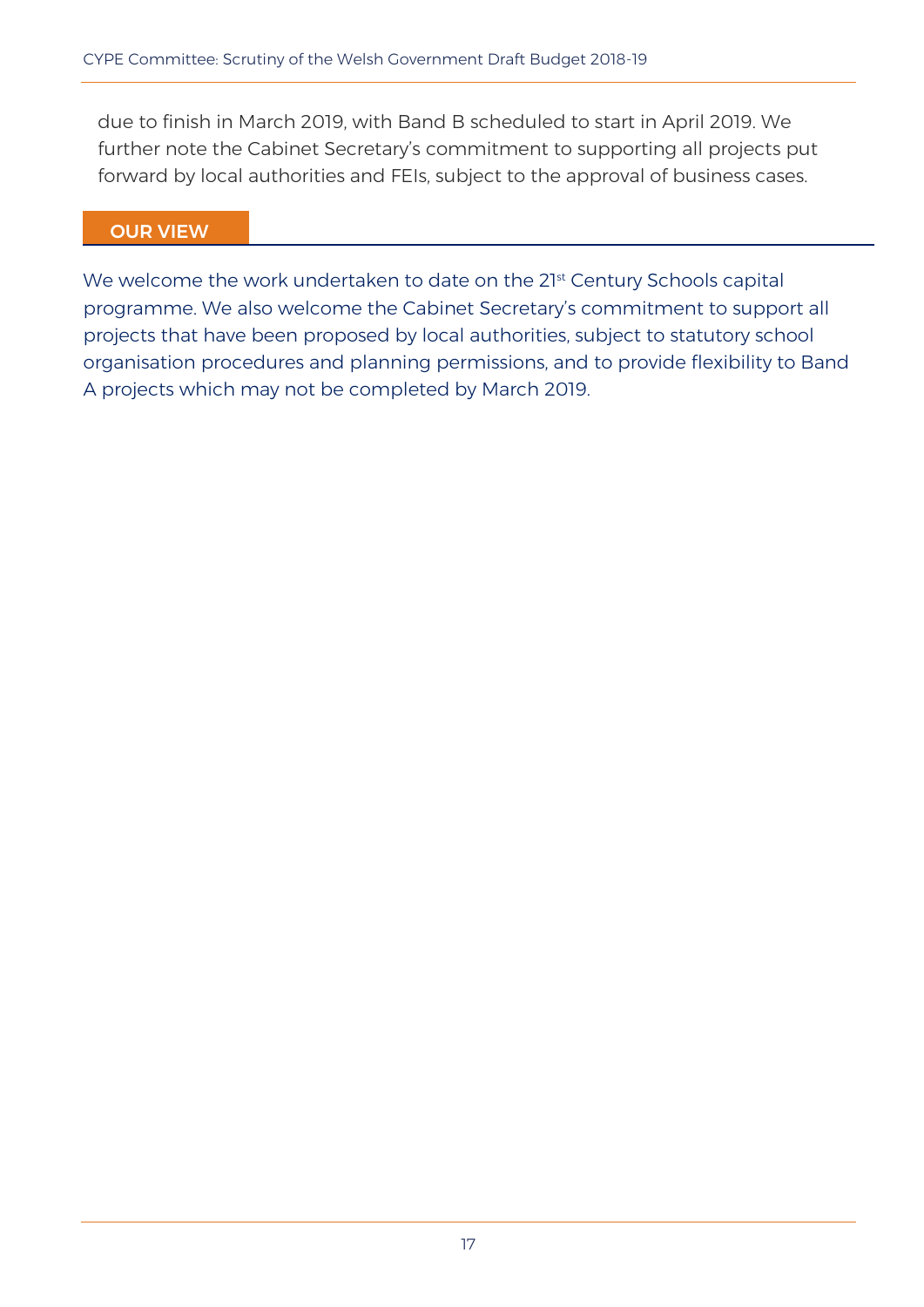# 03. Health, Wellbeing and Sport

Over half of the Welsh Government Draft Budget 2018-19 is allocated to the Health, Wellbeing and Sport Main Expenditure Group. Nevertheless, there is a lack of detail on the level of resource allocated to children and young people within the MEG. In this chapter, we outline our views on the allocations made to the main areas of NHS expenditure as they relate to children and young people.

### Presentation of information

- 36.We recognise that expenditure on children and young people occurs across a range of budgets within the Health, Wellbeing and Sport MEG. However, the Draft Budget 2018-19 lacks detail on the level of resource allocation to children and young people within the MEG. With NHS service provision in relation to children, children's medical conditions and children's general health funded primarily through the annual revenue allocations to Health Boards, and with planned spending not routinely identified by age category, our ability to scrutinise the Draft Budget as it relates to children and young people is an annual challenge.
- **37.** Tools we had hoped would assist us in future years to trace budget allocations for children and young people – including a Child Rights Impact Assessment (CRIA) and the planned Child Health Plan – have not emerged. Whilst the Welsh Government has completed an integrated impact assessment in relation to its Draft Budget, a specific CRIA for the Health, Wellbeing and Sport MEG has not been undertaken. The Cabinet Secretary for Health and Social Services told us that it would be for NHS organisations to undertake CRIAs when developing their medium term plans taking account of the additional investment provided in the 2018-19 budget.<sup>21</sup> He also told us on 16 November that proposals for the Child Health Plan would now be merged into his overarching approach to the future working of the NHS in Wales, particularly his response to the Parliamentary Review, which we should expect in early 2018.<sup>22</sup>

 $\overline{a}$ 

<sup>&</sup>lt;sup>21</sup> Welsh Government, [Health, Wellbeing and Sport MEG,](http://senedd.assembly.wales/documents/s68417/CYPE5-31-17%20-%20Paper%201%20-%20Welsh%20Government%20paper%20to%20the%20CYPE%20Committee%20on%20the%20Health%20Wellbeing%20and%20.pdf) November 2017, p2

<sup>&</sup>lt;sup>22</sup> Children, Young People and Education Committee, [Record of Proceedings \[para 22\],](http://record.assembly.wales/Committee/4316) 16 November 2017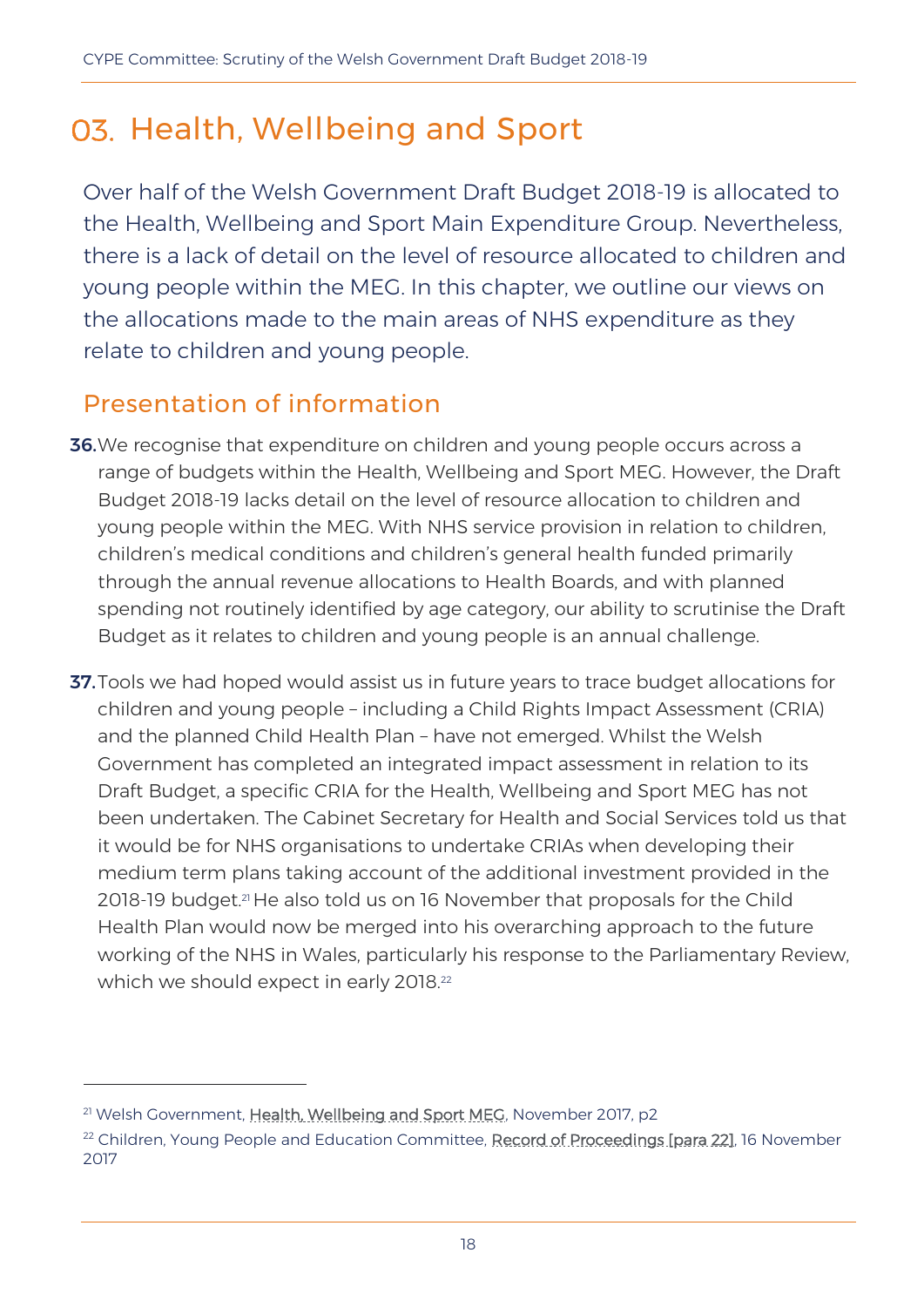#### OUR VIEW

The lack of a child focus on the preparation of this MEG is of significant concern to us, as is the lack of transparency in relation to the allocation of resources to children and young people. Given over half of the Welsh Government's entire budget is allocated within this MEG, we are unconvinced that leaving CRIAs to NHS organisations as part of their integrated medium term plans is sufficient.

#### **Recommendation 11.**

- **For this financial year, we call on the Welsh Government to monitor** closely the Health Boards' production of the expected CRIAs and hold them to account for their delivery.
- **For future financial years we call on the Welsh Government to:** 
	- undertake its own CRIA in relation to the Draft Budget (see recommendation 1);
	- present more clearly in the Draft Budget documentation how resources for children and young people are being allocated.
- In adopting a more integrated approach to his future strategy, we urge the Cabinet Secretary for Health and Social Services to ensure that resources relating to children and young people are presented clearly so that we can monitor their affordability, the extent to which they are being prioritised, and their delivery of value for money.

### Children and Adolescent Mental Health Services (CAMHS)

- **38.** We welcome the Cabinet Secretary's confirmation that the Draft Budget, in line with the budget [agreement](http://gov.wales/newsroom/finance1/2017/171001-budget-agreeement-between-welsh-government-and-plaid-cymru/?lang=en) with Plaid Cymru (announced October 2017), includes a £20 million increase in the mental health ring-fenced allocation, bringing it to nearly £650 million for 2018-19. We also welcome confirmation that this additional £20 million will be recurring in the 2019-20 Draft Budget.
- 39.The Welsh Government states that it has increased the mental health ring fence in recent years in recognition of increased demand for services. In areas of direct interest to our remit, this has included additional funding for CAMHS, community perinatal services and psychological therapies.
- 40.The Cabinet Secretary reiterated that, within the mental health ring fence, Health Boards are expected to assess the mental health and wellbeing needs of their respective populations. The Welsh Government does not specify the proportion of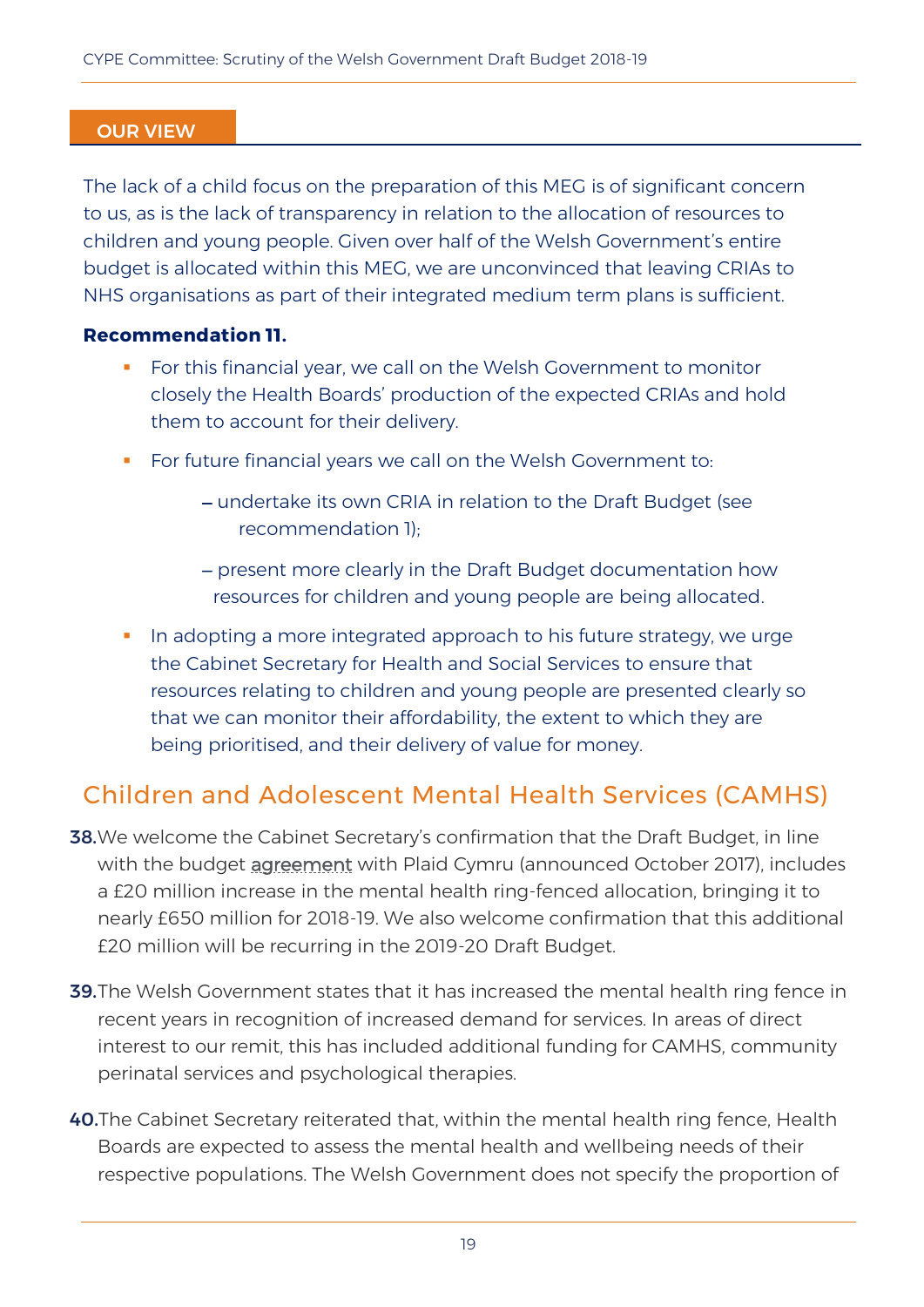overall NHS revenue funding that Health Boards should spend on various aspects of mental health, including CAMHS – this is left to Health Boards to judge in accordance with their assessment of needs and priorities.

#### OUR VIEW

As a Committee we take a keen and active interest in access to - and the quality of - CAMHS services. While we welcome the protection for mental health services in this MEG, we are concerned that there is no protection for CAMHS in and of itself, and that it is unclear whether the mental health ring fence is resulting in the right level of service provision for children and young people.

**Recommendation 12.** We welcome the recurring funding for CAMHS announced in 2016-17, and the detail about the specific areas it was intended to fund. We call on the Welsh Government to provide clarity on:

- the proportion of the recurring additional CAMHS funding allocated to each Health Board in 2018-19 and 2019-20;
- the Welsh Government's expectations about the areas of CAMHS on which that funding should be spent;
- the expected outcomes for that spend and the methods by which they will be monitored.

As part of our current inquiry on the emotional and mental health of children and young people we will examine Health Boards' expenditure on CAMHS with a view to reviewing the spend on children and young people compared to adults. We will also consider the outcomes being delivered by the overall expenditure on CAMHS.

### Disabled children

- 41. The Minister for Children and Social Care listed the following examples of funding allocated via the Third Sector Grant for disabled children, and their families and carers:
	- **Egothala Learning Disability Wales;**
	- £670,000 via Carers Wales;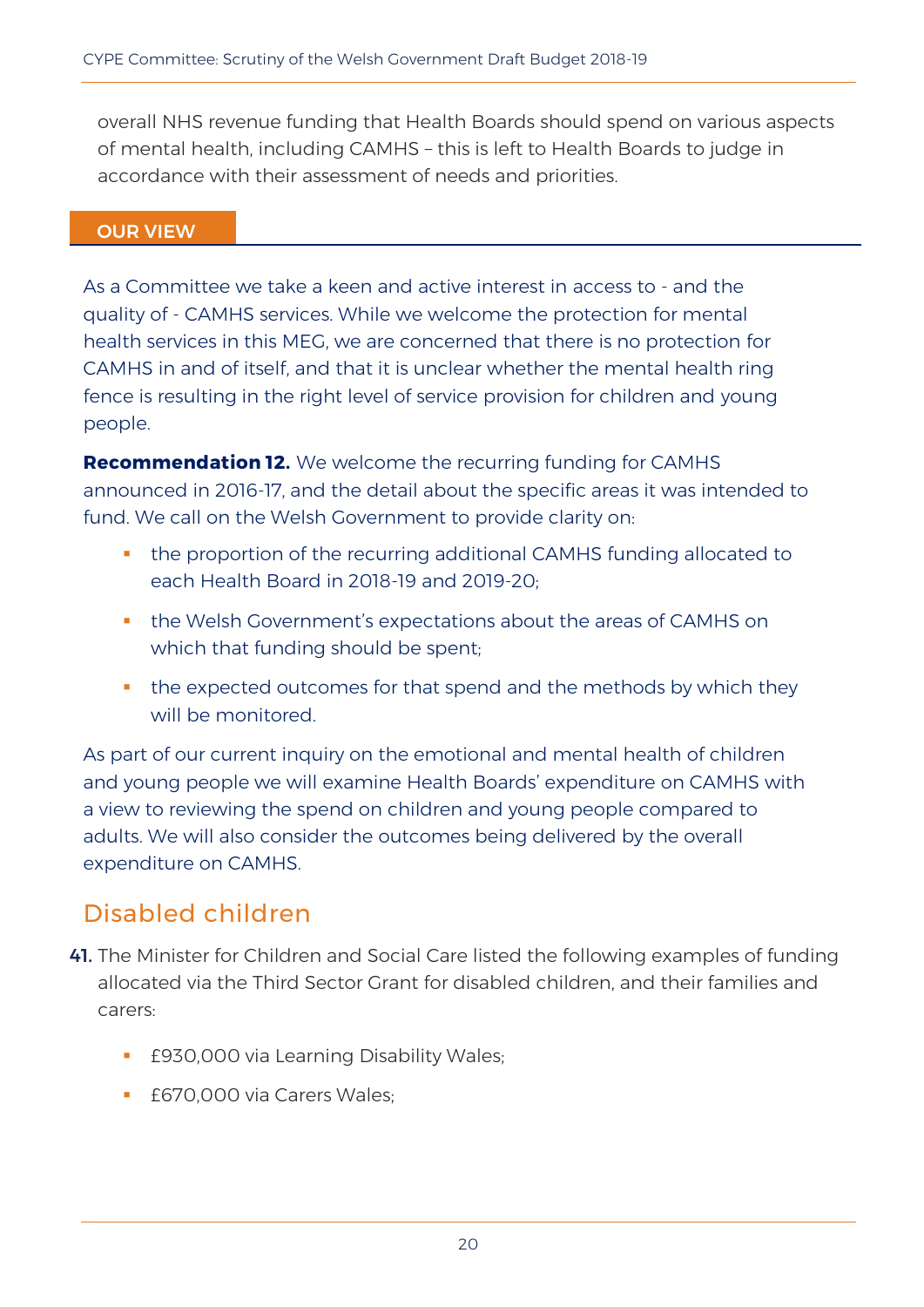£400,000 via the All Wales Forum for Parents and Carers.<sup>23</sup>

42.He also noted that the former Intermediate Care Fund, which was transformed into the Integrated Care Fund in 2017-18 to give funding beyond older people alone, includes £16 million (of a total of £60 million) to support additional groups such as those with disabilities, autism and children with complex needs.<sup>24</sup>

#### OUR VIEW

We welcome the range of funding available for disabled children in the 2018-19 Draft Budget. However, we remain concerned that a shift away from the previous focus on 'children in need' to a wider, overarching 'people focus' could risk the relative priority afforded to disabled children in the Draft Budget allocations.

**Recommendation 13.** We urge the Welsh Government to monitor closely support for disabled children and to ensure that resourcing decisions prioritise them.

### Neonatal services

43. Our predecessor Committee took an active interest in the provision of neonatal services. Evidence on this subject also arose as part of our inquiry into perinatal mental health services earlier this year. While there has been investment in the buildings that house neonatal units across Wales, according to the [Neonatal](http://www.walesneonatalnetwork.wales.nhs.uk/sitesplus/documents/1034/All%20Wales%20Annual%20Report%202016%20Final.pdf)  Network'[s Annual Report 2016](http://www.walesneonatalnetwork.wales.nhs.uk/sitesplus/documents/1034/All%20Wales%20Annual%20Report%202016%20Final.pdf) (published September 2017), high-level risks remain in relation to the neonatal workforce and its capacity.

#### OUR VIEW

While we welcome the significant capital investment in the provision of neonatal services in Wales, we are concerned that *the All Wales Neonatal Standards 3rd edition* – due to have been implemented in 2017 – are yet to be published. This is despite the fact that the Steering Group approved them in February 2017 and WHSSC in March 2017.

**Recommendation 14.** Standards should drive the allocation of resources –

 $\overline{a}$ 

<sup>&</sup>lt;sup>23</sup> Children, Young People and Education Committee, [Record of Proceedings \[para 34\],](http://record.assembly.wales/Committee/4316) 16 November 2017

 $24$  Ibid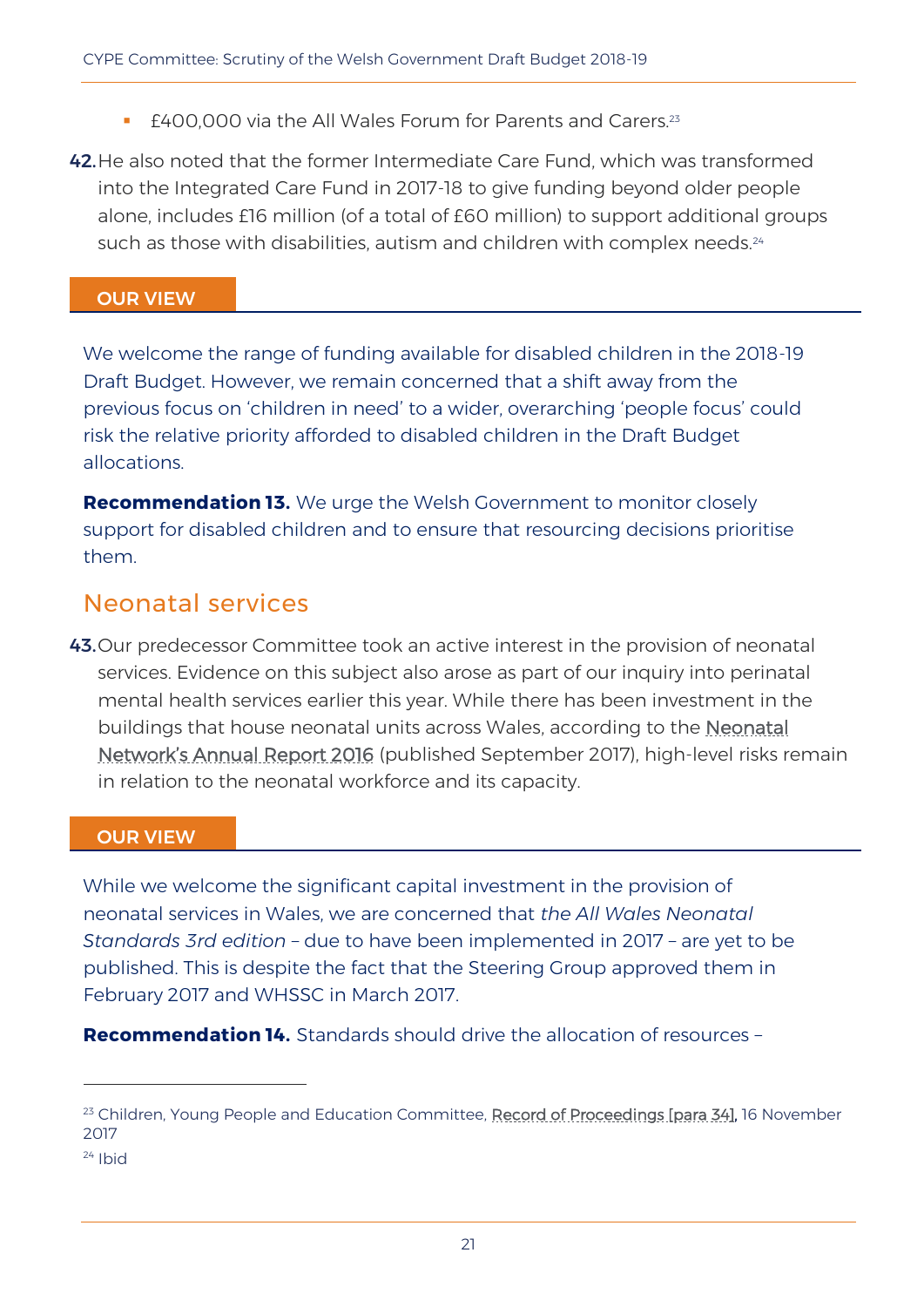including budgets – and we urge the Welsh Government to publish the latest edition as a matter of urgency in order to enable the delivery of sustainable, high quality and well-staffed neonatal services across Wales.

### School nursing

44.The role of school nursing in the public and preventative health agenda is key and is acknowledged by the recent development of the school nursing framework.

#### OUR VIEW

**Recommendation 15.** We would welcome further detail in Welsh Government Draft Budgets about the resources allocated to deliver school nursing, in accordance with the framework, across Wales. This will enable us to monitor more effectively the service's affordability and its delivery of value for money, and to ensure that it is receiving an appropriate level of prioritisation relative to other service areas.

### Sport and physical activity

45. The importance of sport and physical activity to the health and wellbeing of children and young people is well documented, and is particularly important as an element of preventative spend within the Welsh Government's budget.

#### OUR VIEW

**Recommendation 16.** Further to the transfer of responsibility for sport to the Minister for Culture Tourism and Sport, we would welcome clarification of how the two portfolios will be aligned across government to deliver the objective of increasing physical activity levels in children and young people.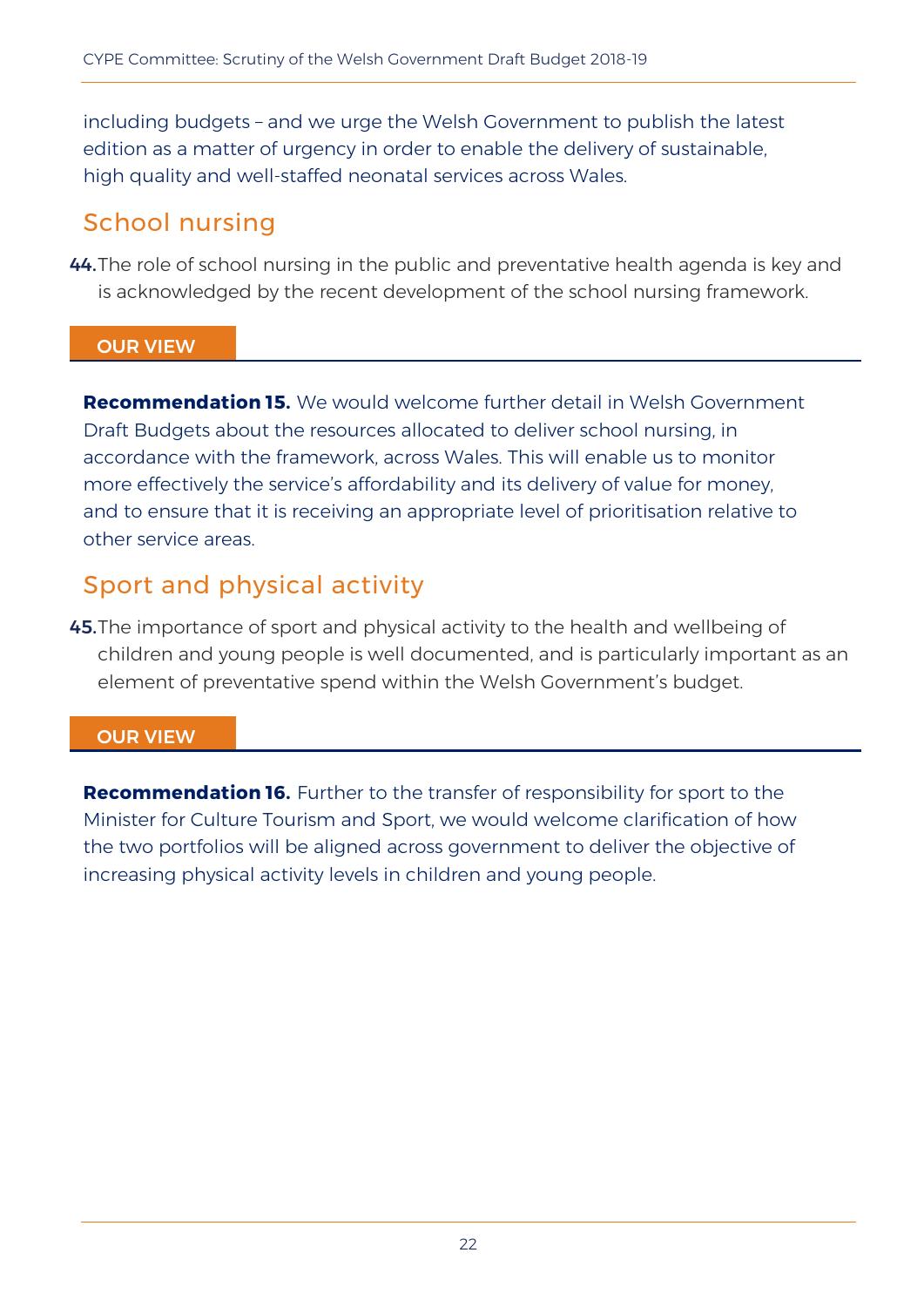# 04 Communities and Children

The Communities and Children Main Expenditure Group comprises a total of £397.2 million resource (revenue) and £477.0 million capital. The Supporting Children Action for 2018-19 has seen an increase of £16.3 million while the Early Intervention, Prevention and Support Action decreases by £14.2 million.

### Childcare offer

 $\overline{a}$ 

- 46.In November last year the Welsh Government announced details of its Childcare Offer, stating that it would provide 30 hours of free early education and childcare to the working parents of three and four year olds across Wales for 48 weeks per year. The offer has been piloted since September 2017 in seven local authority areas with a single national funding rate of £4.50 available for childcare only – providers are able to charge for any additional services (e.g. transport and food costs, or paid for activities). Full roll out is expected by 2021.
- 47.On 22 November the Cabinet Secretary for Health and Social Services confirmed that the Welsh Government's "working figure" for the policy remained £100 million annually once the entitlement was fully implemented across Wales. He noted that the purpose of the pilot was to establish with more certainty the resources required and that Welsh Government would not provide forecast figures for 2021 onwards until more evidence from the pilot and its evaluation was available.
- 48.While the Cabinet Secretary for Health and Social Services and Minister for Children and Social Care cited poverty reduction and increasing the return to work rate for women as reasons for the policy's adoption, we note the Public Policy Institute for Wales' conclusion in relation to the original proposals that more free childcare would make little difference to reducing poverty or getting more women back to work:

"The impact on work participation and work hours for mothers in families with a child of target age is extremely small […] neither option is likely to achieve either objective to any notable, possibly discernible, degree." 25

<sup>&</sup>lt;sup>25</sup> Public Policy Institute for Wales, *Childcare Policy Options for Wales*, December 2015, p2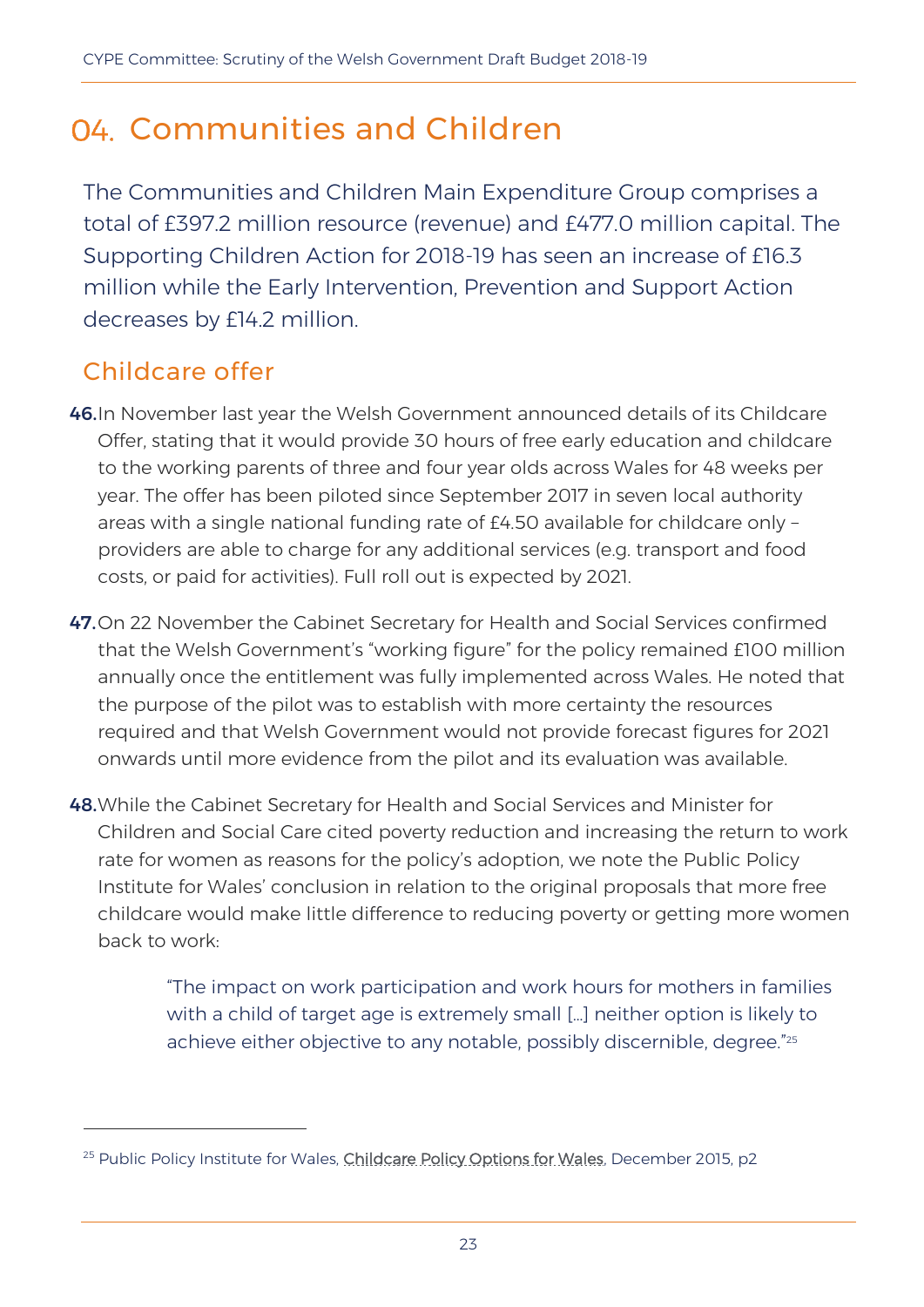49.We further note the Children's Commissioner for Wales's call on 9 October for the Welsh Government to:

> "…re-think its childcare policy and consider the serious long-term consequences this policy could have for the children who need the most support." 26

50.On 31 October 2017 a Welsh Government commissioned report Childcare Capacity [in Wales: Mapping childcare supply against potential demand](http://gov.wales/docs/caecd/research/2017/171031-childcare-capacity-en.pdf) found that the average level of current availability for the childcare offer across the whole of Wales was two hours and forty minutes per child.

OUR VIEW

 $\overline{a}$ 

While we note that the childcare offer remains in a pilot stage, we are concerned that:

- **the exclusion of children from non-working households might widen the** 'school readiness' gap between that group and children of working parent(s);
- at a current approximate cost of £100 million annually once fully implemented across Wales, the policy could have a significant impact on the affordability of other programmes targeted at children, young people, parents and carers (and, according to the PPIW evidence, will not necessarily deliver the desired outcome of getting people into work);
- **the £4.50 national rate may not be sufficient to deliver the quality of care to** which we would aspire for our children:
- Wales may not have the capacity to deliver on this policy given the Childcare Capacity in Wales report's conclusion relating to the average level of current availability for the childcare offer across the whole of Wales.

We are therefore pleased to see the Welsh Government:

- adopt a phased, pilot approach to this policy, underpinned by an independent evaluation to assess its impact and value for money;
- **undertake the pilot in a range of settings in order to test the policy's** effectiveness in different places;

<sup>&</sup>lt;sup>26</sup> Children's Commissioner for Wales, Commissioner urges Welsh Government to rethink its childcare [policy,](https://www.childcomwales.org.uk/2017/10/commissioner-urges-welsh-government-rethink-childcare-policy/) 9 October 2017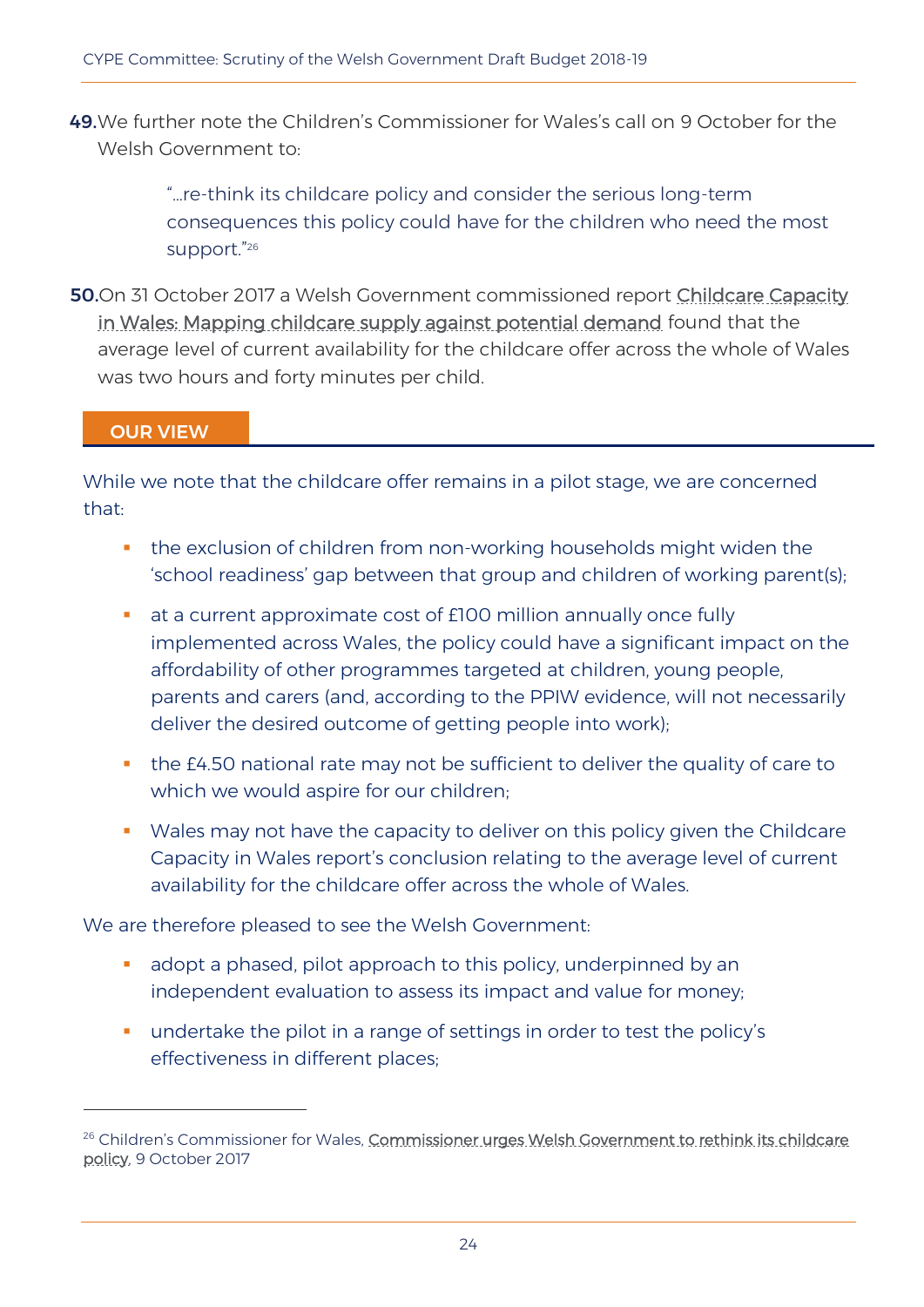**EXT** intention to base future decisions on the policy's roll out on the evidence gathered during the pilot phase.

**Recommendation 17.** We call on the Welsh Government to provide a response to the Childcare Capacity in Wales report, detailing:

- **EXTER its projections for the sector's capacity between now and the anticipated roll** out of the programme on an all-Wales basis;
- actions the Welsh Government will need to take to increase that capacity to deliver the programme on an all-Wales basis;
- the projected capital and resource costs associated with reaching the necessary level of capacity.

**Recommendation 18.** We share the Children's Commissioner for Wales' concerns that children whose parents are not employed will fall even further behind their peers if they miss out on this provision. We call on the Welsh Government to look closely at the programme's focus, using the pilot period to:

- consider expanding provision to include parents in education or training;
- **CONSTANGER CAREFULLY THE CONSTANGER CONSTANGER PROPERTY CONSTANGER** 1 CONSIDENT CONSIDENT CONSTANTING AS opposed to his or her parent(s) employment status;
- **B** assess the inter-relationship between the new Childcare Offer and Flying Start childcare provision.

### **CAFCASS**

- **51.** The Welsh Government's paper on the Communities and Children MEG noted that all inflationary costs must be absorbed within the budget for CAFCASS. However, it also stated that there has been a "significant" increase of 25 per cent in public law cases and 29 per cent in private law cases over the last two years.
- **52.** In oral evidence on 22 November, the Cabinet Secretary for Health and Social Services and the Minister for Children and Social Care acknowledged that, while the CAFCASS budget had not been reduced, the increase in the service's workload created a challenging environment for the organisation. They noted, however, that:
	- a recent review of CAFCASS' work reported good performance in terms of response times and cases taken forward;
	- senior staff at the organisation had accepted the proposed allocation and accepted the reality of the tight financial climate;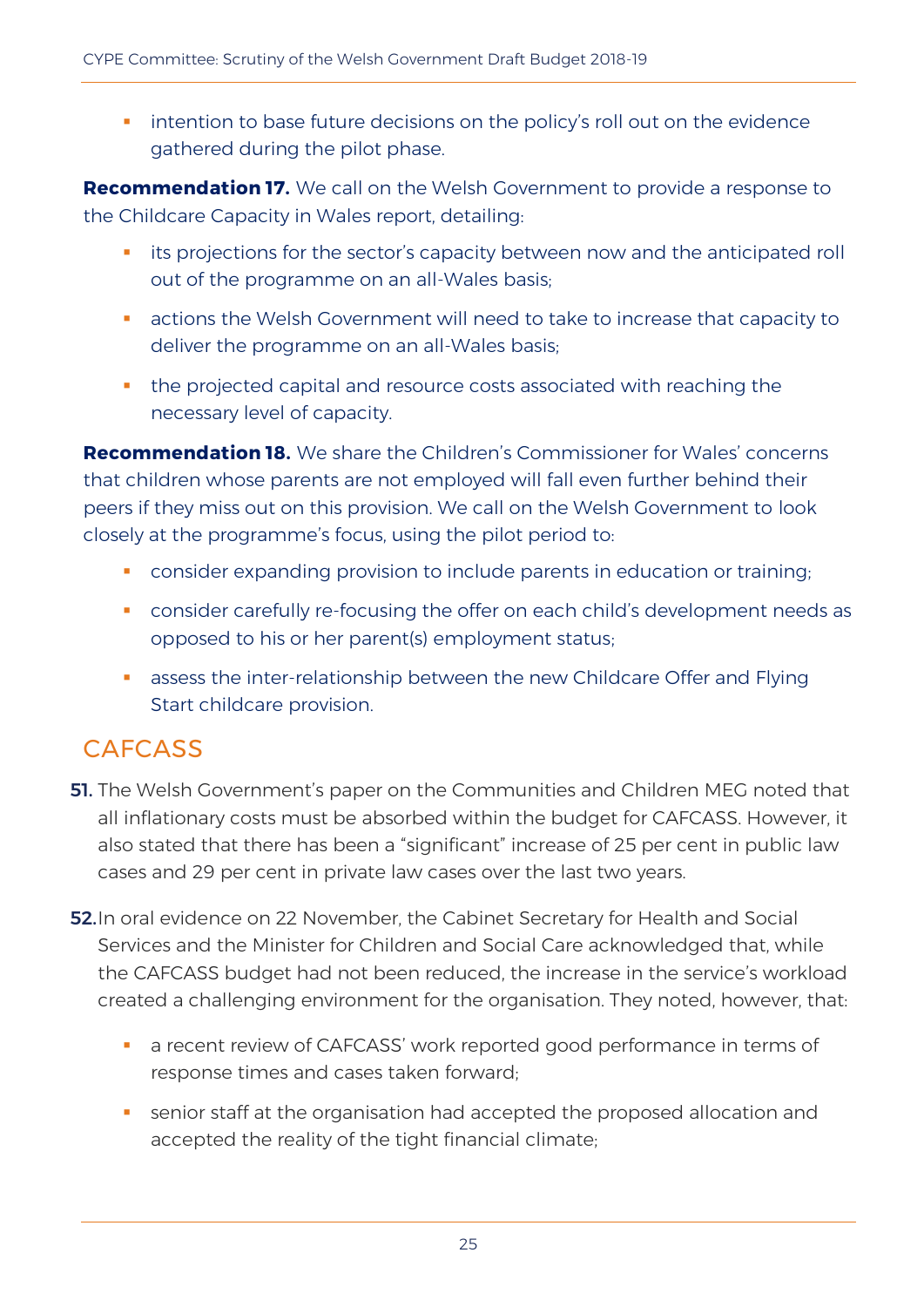CAFCASS is working within their organisations to see where efficiencies can be made. 27

#### OUR VIEW

Whilst we acknowledge current financial constraints, we are concerned about CAFCASS' ability to meet the level of growth in demand for its services – described by the Minister for Children and Social Care as "inexorably rising" – on a static budget.

**Recommendation 19.** We call on the Welsh Government to keep under review the impact of the current static budget allocation on CAFCASS' ongoing performance. Given the potentially life-changing decisions resulting from family court advisers' assessments (e.g. whether a child can be adopted), we ask that particular attention is paid to this budget's impact on the time available to conduct those assessments and on court advisers' caseloads. We request that:

- a CRIA is undertaken on this budget decision and shared with us;
- **shippe is all the state on the assessment of the impact of the static budget on** CAFCASS' performance are shared with us.

### Communities First

 $\overline{a}$ 

- 53. The discontinuation of Communities First has led to a £13 million reduction to the *Early Intervention, Prevention and Support Action* within the Communities and Children MEG. This £13 million has been transferred to reserves and represents 91.5 per cent of the overall reduction (£14.2 million) to this Action.
- **54.** The Budget Narrative Document sets out the Welsh Government's intention to amalgamate all grants paid to local authorities in support of early intervention, prevention and support, including Communities First Legacy. It notes that this will save £13 million due to "bureaucracy" associated with grants management but acknowledges "a move to a single grant may present some challenges as well as many opportunities; greater flexibility would need to be accompanied by proportionate accountability".<sup>28</sup>
- **55.** Giving evidence to the Equality, Local Government and Communities Committee, Leader of the House Julie James AM said young people and people with

<sup>&</sup>lt;sup>27</sup> Children, Young People and Education Committee, [Record of Proceedings \[paras 119-126\],](http://record.assembly.wales/Committee/4317#C35470) 22 November 2017

<sup>&</sup>lt;sup>28</sup> Welsh Government, <u>Draft Budget 2018-19 - Outline proposals - A new Budget for Wales</u>, 3 October 2017, paras 4.16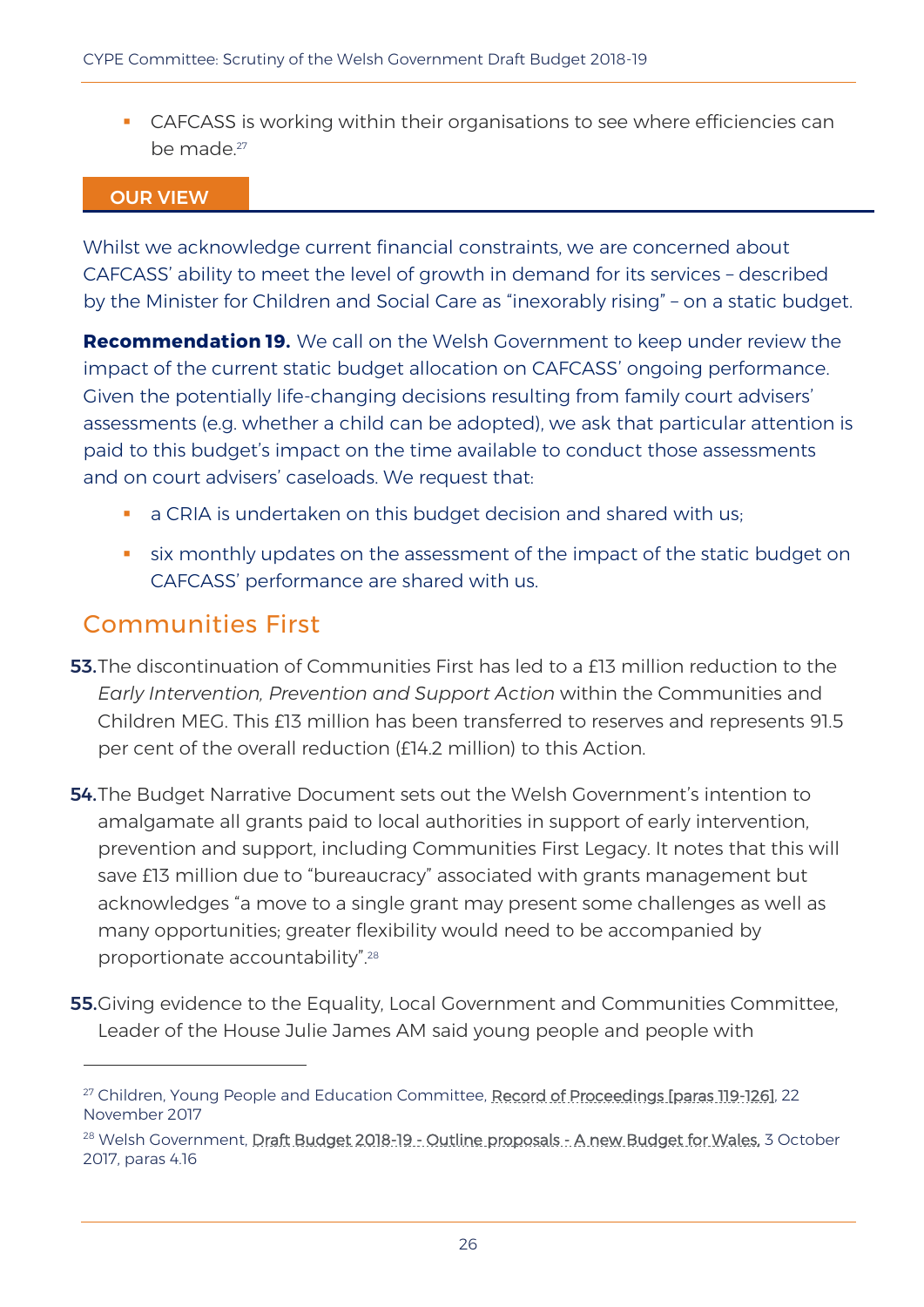disabilities were most likely to be affected by the decision to end Communities First<sup>29</sup>

#### OUR VIEW

 $\overline{a}$ 

During the course of 2017 we have highlighted our interest in how the Welsh Government is working with local authorities to support the continuation of the most effective Communities First programmes for children and young people. The Child Rights Impact Assessment (CRIA) undertaken during the decision making process to phase out Communities First highlighted:

- 32 per cent of Communities First projects in 2016-17 were focused particularly on children and young people;
- **t** to mitigate the impact following the decision to phase out Communities First, local authorities would be expected to produce exit strategies and Welsh Government officials would work closely with them on developing and delivering these strategies to maintain valued services, including those for children, young people and their families.

**Recommendation 20.** We remain concerned that the decision to end Communities First is most likely to impact children and young people, with disabled children and young people being most affected. We reiterate our support for recommendations 1 and 11 of the Assembly's Equality, Local Government and Communities Committee report on [Communities First Lessons Learnt](http://www.assembly.wales/laid%20documents/cr-ld11238/cr-ld11238-e.pdf) (July 2017) and welcome the Welsh Government's acceptance of them. We call on the Welsh Government to provide further detail on:

- how it has worked with local authorities to identify all programmes currently delivered by Communities First which should be delivered by other statutory bodies;
- **•** how it has adjusted programmes to mitigate against unintended consequences from the closure of Communities First;
- **how such activity has been reflected in the Draft Budget 2018-19;**
- how the £13 million "efficiency" savings arising from the amalgamation of grants will be used, particularly what – if any – proportion of that saving will be allocated for services supporting children and young people.

<sup>&</sup>lt;sup>29</sup> Equality, Local Government and Communities Committee, [Record of Proceedings \[para 140\],](http://record.assembly.wales/Committee/4403) 15 November 2017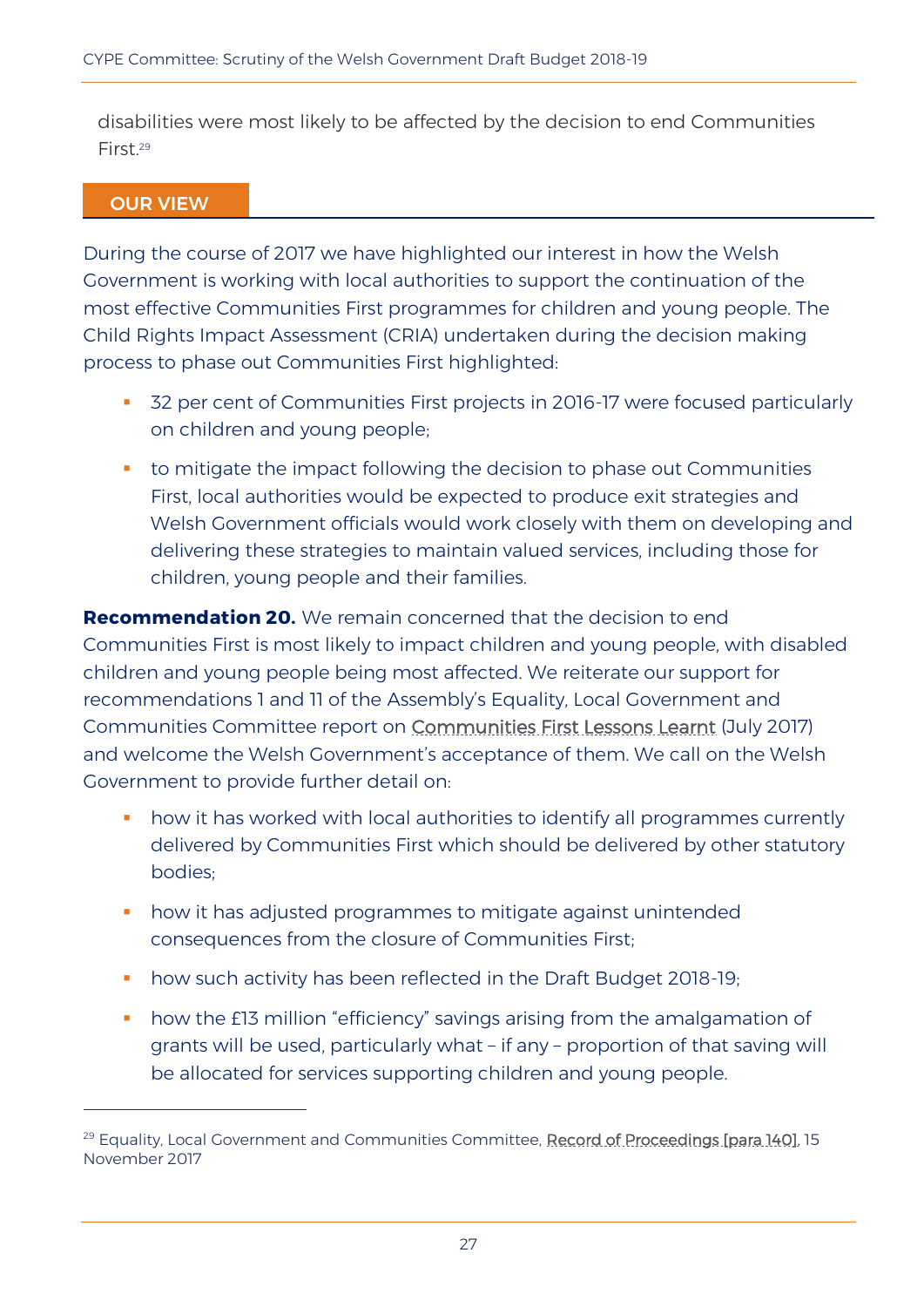### Child poverty

- 56.The Welsh Government acknowledged in December 2016 that its ambition to eradicate child poverty (defined in terms of the relative income measure) by 2020 had depended heavily on wider UK economic circumstances and was not going to be achievable.<sup>30</sup> In the same year, the UN Committee on the Rights of the Child urged the UK and Welsh Governments to allocate the maximum extent of available resources for the eradication of child poverty and to re-establish concrete targets within an agreed timeframe.<sup>31</sup>
- **57.** Previous Welsh Government budgets have included a Child Poverty Policy Budget Expenditure Line, later merged with the allocation for Welfare Reform, under the Tackling Poverty Policy. In last year's scrutiny of the Draft Budget it was confirmed that the Welsh Government no longer has a separate budget for tackling child poverty. On 22 November, the Cabinet Secretary for Health and Social Services expressed his view that the UK Government's approach to austerity and the benefits system were the main influence on child poverty rates in Wales. He sought to reassure us that:

"The move around having a budget line doesn't change the reality of how money is spent and what it is spent on […] we've put all of the resources we could and should do into tackling child poverty […] if we don't persuade all parts of our Government to act as a Government that works with each other, as opposed to single areas that compete for resources and attention, well, actually, we'll lessen our input." 32

#### OUR VIEW

-

We remain concerned at the lack of Welsh Government targets on child poverty and what we believe is a lack of clarity on how much money will be allocated to – and spent on – tackling child poverty.

**Recommendation 21.** We call on the Welsh Government to outline:

• how much of its funding is directed at tackling child poverty;

<sup>&</sup>lt;sup>30</sup> Welsh Government, Child Poverty Strategy: Assessment of Progress 2016 Summary Report, December 2016

<sup>&</sup>lt;sup>31</sup> United Nations Committee on the Rights of the Child, Concluding observations on the fifth periodic [report of the United Kingdom of Great Britain and Northern Ireland,](http://gov.wales/docs/dsjlg/publications/cyp/160727-final-concluding-observations-2016-en.pdf) June 2016

<sup>&</sup>lt;sup>32</sup> Children, Young People and Education Committee, [Record of Proceedings \[paras 157-159\],](http://record.assembly.wales/Committee/4317#A39893) 22 November